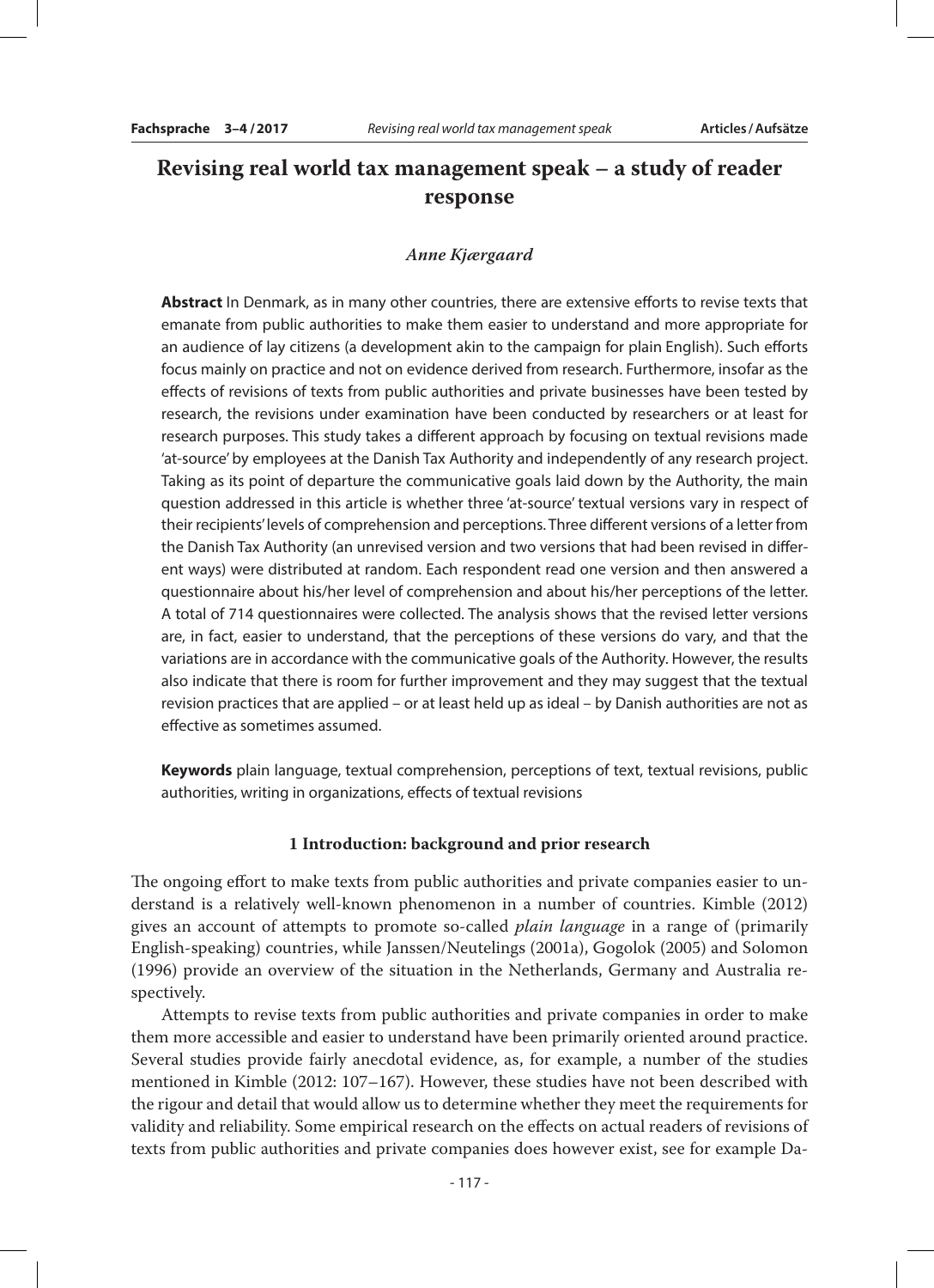vis (1977), Walmsley/Scott/Lehrer (1981), Gunnarsson (1982), Swaney et al. (1991), Campbell (1999), Dickinson/Raynor/Duman (2001), Jansen/Steehouder (2001), Pedersen (2004), Jones et al. (2012), Demarmels et al. (2013) and Balling (2013).

These studies all include a more or less direct focus either on readers' textual comprehension or on perceptions of texts and their senders – or on both. However, they are also characterised by very different approaches to the question of whether textual revisions have an effect on end readers. For instance, the methodological approaches range from reading protocols (Swaney et al. 1991) and qualitative interviews (Pedersen 2004) to questionnaires (Gunnarsson 1982). The results of these studies do not point unambiguously in the same direction, but several suggest that textual revisions may have a positive effect on textual comprehension, see for example Jansen/Steehouder (2001), Dickinson/Raynor/Duman (2001), Swaney et al. (1991), Gunnarsson (1982) and Davis (1977). In addition, they seem to suggest that revisions focusing on specific variables, e.g. the passive voice and nominalisations (Balling 2013), or the use of pronouns and the formulation of headlines as either questions or statements (Jones et al. 2012), do not have a significant impact on comprehension. See also Campbell (1999: 354), who provides evidence that texts written in "plain English" do enhance comprehension, but also concludes that "linguistic and superficial design changes may not be enough to make the documents truly comprehensible". Revisions that also include more global text features (e.g. information selection and information structuring in texts) have greater impact on comprehension (cf. Gunnarsson 1982 and Jansen/Steehouder 2001). As regards perceptions, one of the main conclusions seems to be that revisions do have effects on readers' perceptions (cf. Dickinson/ Raynor/Duman 2001 and Pedersen 2004), even though Jones et al. (2012: 348) conclude that their hypothesis that personal pronouns and headlines formulated as questions "would positively affect reader perceptions" is only partly confirmed by their study.

The studies referred to above all focus on textual revisions made by researchers or at least for research purposes. This approach enables a focus on selected variables, e.g. the passive voice or the use of pronouns (cf. Balling 2013), and makes it possible to examine whether such particular variables do indeed have any significance for readers. It also enables a focus on changes that do not necessarily form part of conventional revision practice among communication professionals. For examples of this approach, see Jansen/Steehouder (2001), who base their revisions on the *scenario principle* (cf. Flower/Hayes/Swarts 1983), and Jones et al. (2012) who test some of the guidelines that they identify to be among those "which PL guideline writers resist most, which they perceive to be most difficult to follow, and which are least acceptable to writers' lead agencies" (Jones et al. 2012: 335 f.).

From the studies referred to above, it does, however, remain unclear how texts are *in reality* revised in organisations, and what effects such revisions have on readers. Solomon (1996: 301) points out that the revision work carried out by communication professionals is often based on a much more sophisticated approach to texts and language than the traditional recommendations found in guides on how to write effective texts (cf. also Nord 2011 for a similar point). Furthermore, as pointed out by Redish and Rosen (1991: 89), "[r]eal-world documents are compromises" between different professional groups, representing different interests, and not all textual changes proposed are necessarily accepted by professionals outside the communication profession (see also Schriver 2012: 283 ff. for a similar point). Thus, neither the writing guides used as the starting point in Balling (2013), nor principles such as the *scenario principle* applied in revisions in Jansen/Steehouder (2001) necessarily give a fair indication of how texts are actually revised in organisations. It may be that communication professionals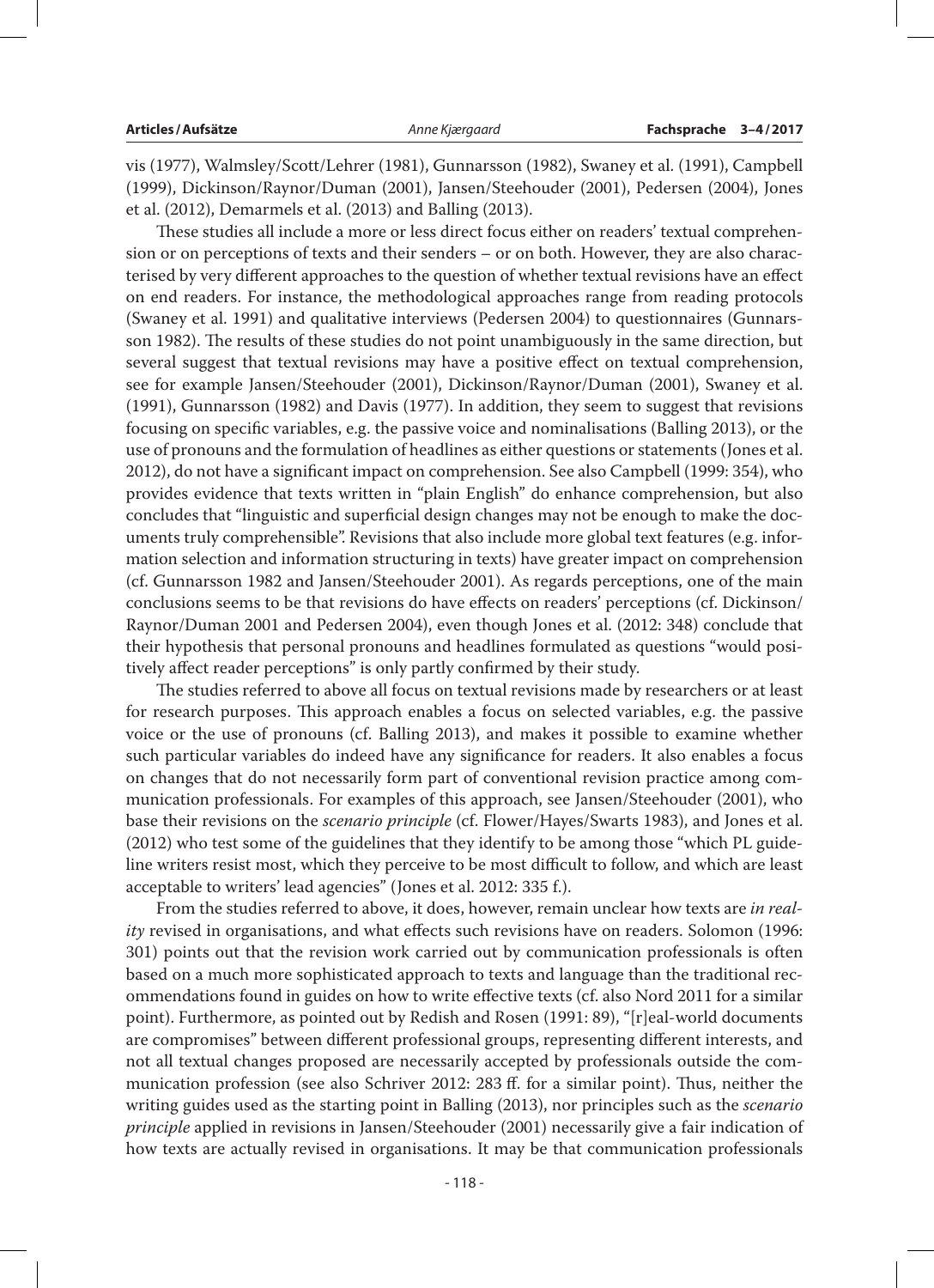do not adhere uncritically to traditional recommendations often promoted in writing guides such as "avoid the passive voice", and it may also be that they are forced to compromise with other professional groups who do not accept all of the text changes that the communication professionals would like to make – whatever these changes may be.

This study was designed to examine whether 'real-world' revision work in organisations, carried out by communication professionals and not for research purposes, has effects on the reader – and whether these effects are in line with the intentions of the organisation in question. The overall question in this study is, therefore, whether 'real-world' textual revisions from the Danish Tax Authority (SKAT) have any effects on readers as regards their comprehension and their perception of the text.<sup>1</sup> By 'real-world' revisions, I mean texts that have been revised by employees in organisations to fulfil certain communicative goals formulated within the organisation, unrelated to any research project. Accordingly, the study described in this article is primarily sender-based, that is the aspects under examination (readers' comprehension and perceptions) are related to the communicative goals formulated by the Danish Tax Authority. However, these two aspects are fairly typically in focus among Danish institutions in general, and are also recurrent topics in the existing research, as can be seen from the account given above.

After accounting for the versions of the letter and the data collection, the two main analyses of the study are presented. Analysis 1 concerns the question of whether three selected versions of the text result in different levels of comprehension among readers. Analysis 2 concerns the question of whether the three real-world versions of the text result in different perceptions among readers. The article concludes with a discussion of the limitations of the study and of its implications and potential for further development.

# **2 The three versions of the letter**

The purpose of this section is to provide the reader with background knowledge about the work process behind the revisions, particularly about those who made them, and to give an impression of the differences between the three different versions of the letter.

The revision work at the Danish Tax Authority (SKAT) is carried out by a central language unit in collaboration with local offices (see Pedersen 2014 for a more detailed description). The revision work of the Authority has been recognised by external stakeholders. In 2011 the Authority was awarded the Danish business language prize ("Erhvervssprogprisen") for one of its letters. In making my selection of suitable texts, I wanted to pick at least one version of the letter version that was rated as a high quality revision both by the Authority and by external stakeholders. Among these three different versions of the letter, therefore, is the one that had won the business language prize. The letter is sent to people to inform them that they owe money to the tax authority, and that part of their income will be withheld to pay the amount owing.

It was unclear exactly who had written the first version of the letter  $(V1)$ , but the communication professionals at the Authority considered that it was difficult for lay recipients to un-

<sup>&</sup>lt;sup>1</sup> The study was funded by the Danish Ministry of Culture and the Danish Language Council, whereas the Danish Tax Authority did not support the study financially. I was contacted by the Danish Tax Authority because they were interested in hearing more about the results of my PhD thesis (Kjærgaard 2010). As they had won the Danish business language prize (see below), they were an obvious choice of case.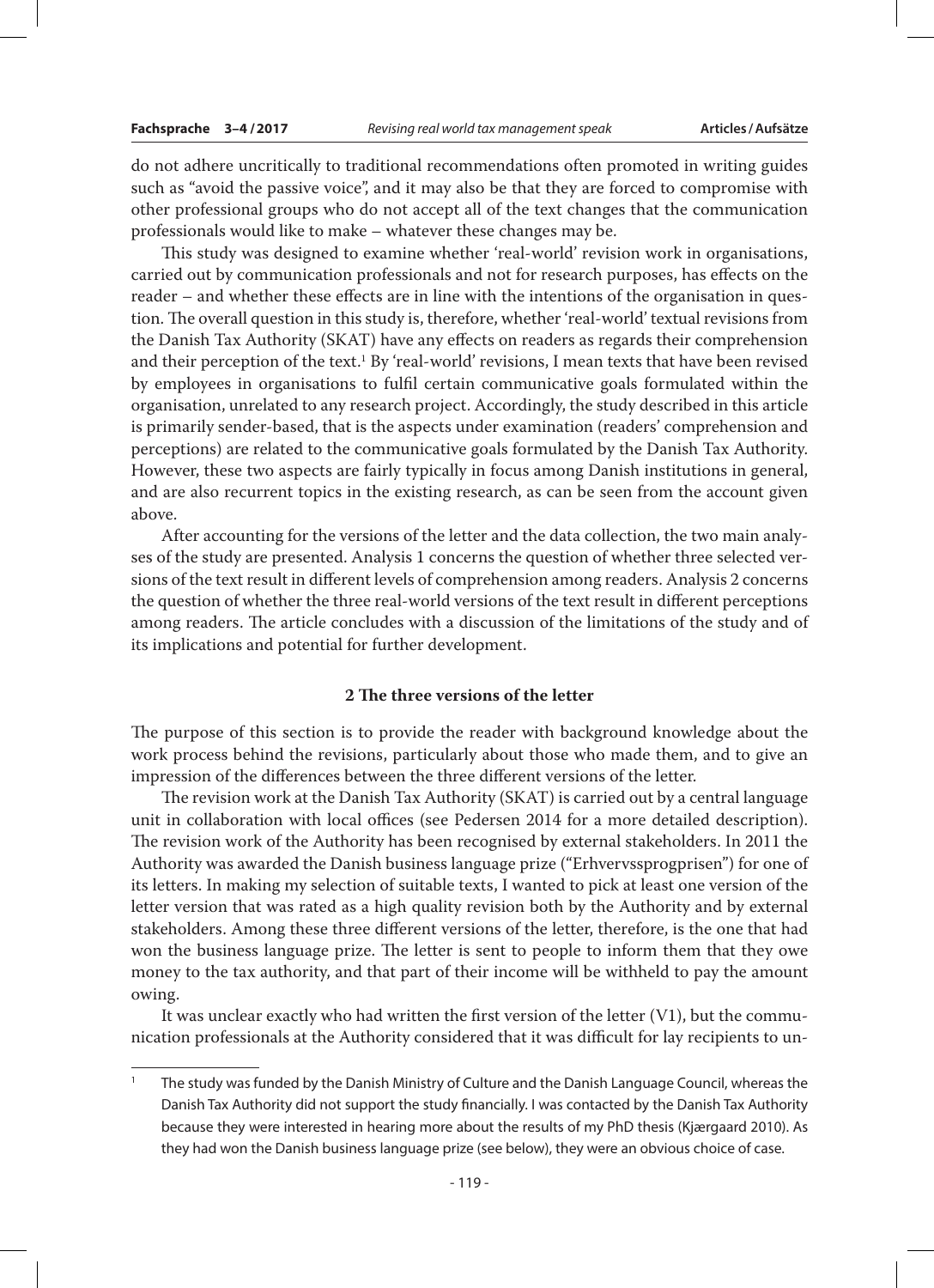derstand and that its tone was inappropriate. V1 is characterised by a range of the features that have traditionally been under critique in the Danish plain language tradition (see Jensen et al. 2014, Jensen 1998 and Wille 2001 for a summary of the tradition). The critique is quite similar to that traditionally levelled at texts in English (cf. for example Strunk 2000 and Gowers 1973). For example, V1 contains a range of technical terms such as "lønindeholdelse"2 *(withholding of salary)* that appears 30 times (which include a number of compound words and derivations) without being explicitly defined in the letter. It also contains a range of verbal nouns (e. g. "fastsættelse" *[stipulation],* "inddrivelse" *[arrears collection],* "tilbagekaldelse" *[withdrawal]*), long compound nouns ("lønindeholdelsesprocent" *[percentage of salary that will be withheld],* "betalingsevne" *[capacity to pay],* "nettoindkomstforhold" *[net income conditions]*) and fairly formal words and phrasing (e. g. "Lønindeholdelsen vil blive tilbagekaldt når restancen er indfriet" *[The withholding of your salary will be revoked when the arrears have been redeemed]*). In many aspects, V1 does not seem to take the lay recipient's perspective into account. Instead of giving the total sum of the arrears, two separate amounts are given (thereby leaving it to the reader to add up the amounts), and references to legislation are long and detailed and would presumably be difficult to decode for readers not used to this type of reference. Furthermore, the introductory paragraph does not appear very inviting: "Du har ikke reageret på vores tidligere henvendelse, og vi skal derfor meddele dig, at vi agter at foretage lønindeholdelse hos dig" *(You have not responded to our previous letter, and we must therefore inform you that we intend to withhold a portion of your salary).* This introduction establishes why the letter has been sent but could also be construed as an initial criticism of the reader for not having reacted to former letters from the Authority.

The second version (V2) was written by communication professionals at the Authority, was approved by an employee with particular insight in the field that the letter relates to, and was awarded the Danish business language prize in 2011 (by a jury consisting of language and communication experts). In this version, the term "lønindeholdelse" *(withholding of salary)* does not appear. It is substituted by paraphrases of the term, such as "SKAT vil trække i din løn som betaling på din gæld" *(The Tax Authority will deduct part of your salary to pay your arrears),* which is the heading of V2. The number of long compound nouns has been reduced, and the text makes very explicit who does what. Verbal nouns have been turned into whole sentences, e.g. the subheading "Fastsættelse af lønindeholdelsesprocenten" *(Stipulation of the percentage of the salary to be withheld)* in V1 has been replaced by "Sådan fastsætter vi, hvor stor en del af din løn vi trækker" *(How we determine the portion of your salary that we will be deducting).* The removal of all passive forms ending in -*s* (an inflection form that is traditionally considered problematic in the Danish plain language tradition, cf. Balling 2013 and Løj/ Wille 1985) is also an attempt to make it clear who does what (personal communication with Christina Sørensen, the Danish Tax Authority). V2 is shorter than V1 (497 words compared to 624) partly as a result of it containing less information. The references to legislation are less detailed, as is the account of what will happen if the recipient returns the so-called "budgetskema" *(budget form)* that is attached, and the information that "Lønindeholdelsen vil blive tilbagekaldt når restancen er indfriet" *(The withholding of your salary will be revoked when the arrears have been redeemed)* has been left out. In a few cases information has been expanded. The total amount owing has been added and included in a table, which also gives more detailed

<sup>&</sup>lt;sup>2</sup> All translations of tax-related terms and quotes from the three letter versions have been made by Mona Engelbrecht, translator at the Danish Tax Authority, and supplemented by John Mason, editor.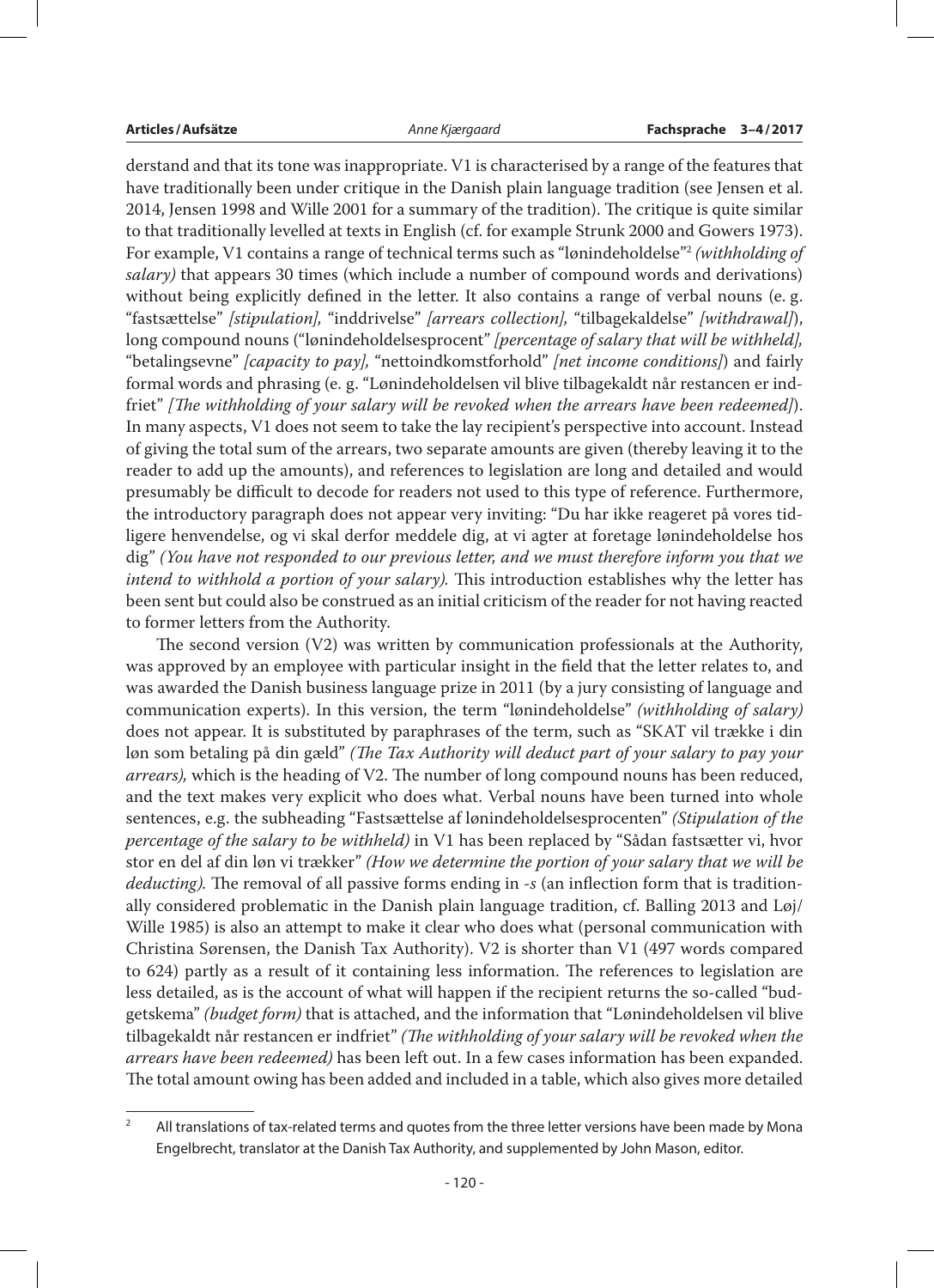information about the origins of the arrears (apart from the two amounts also mentioned in V1, some extra fees are specified). The introductory paragraph in V2 has also been changed:

Vi har tidligere skrevet til dig, at du har en gæld. Da du ikke har betalt beløbet, forbereder vi dig på, at vi vil trække en del af din løn som betaling på gælden. Hvis du mener, at du ikke har et rimeligt beløb til rådighed, når vi trækker i din løn, kan du inden 15 dage udfylde og sende os det budgetskema, vi har vedlagt.

(*We have previously written to you that you have a tax payment outstanding. Since you have not paid the amount, we are writing to let you know that we will deduct a portion of your salary before it is paid out to you in payment of the arrears. If you do not think that your remaining available income is sufficient after we have taken out part of your salary, you can complete and return the attached budget form within 15 days.*)

The opening paragraph in V2 mentions SKAT's unsuccessful attempts to recover the arrears. The letter does not start with a (implied) reproach of the receiver, as is the case in V1. The information outlining the possibility of returning the budget form also appears considerate. Recipients who do not think they are able to pay the arrears are quickly advised of the possible alternatives.

The third version (V3) was written when the Authority was developing a new IT system for the management of documents. A number of workshops were launched, during which communication professionals revised letters in collaboration with groups of employees who had particular insight in the field that the letters were related to, and this resulted in V3. In many respects V3 is a continuation of V2. The term "lønindeholdelse" *(withholding of salary)* is paraphrased, although, in contrast to V2, it does appear once. The choice of vocabulary is fairly informal, it makes clear who does what, and the table introduced in V2 is unaltered. In other aspects, V3 is more similar to V1, particularly when it comes to the selection of information. For example, it provides a fairly detailed account of the consequences of returning the budget form, which is more in line with V1 than V2. Furthermore, information not given in V1 and V2 is added (at 779 words, V3 is the longest of the three versions). For example, it mentions that the Authority can "sælge dine ejendele på tvangsauktion og bruge pengene til at betale af på din gæld" *(sell your property by court order and use the money to pay off your arrears).* In contrast to V1 and V2, the budget form is not introduced as a means of reducing the monthly payment on the arrears but as an opportunity for getting "en konkret vurdering af din mulighed for at betale" *(a realistic assessment of your ability to pay).* Regarding the initial paragraph, the first sentences are almost identical to V2, but instead of initially drawing the reader's attention to the possibility of returning the budget form, the focus is on the size of the arrears and on where to find more information about it: "Det drejer sig om din gæld på 6.675,00 kr. Se den opgørelse, vi har vedlagt. På opgørelsen kan du se, hvilken gæld, der løber renter på". *(This relates to your arrears of 6,675.00 kr. Please see the enclosed statement. On the statement, you can see the parts of the arrears to which we add interest.)* This restructuring of information appears to be moving away from the citizen-oriented perspective in V2, as the alternatives to paying the arrears are toned down in favour of a stricter focus on the need to pay them.

Compared to V1, both revised versions are characterised by changes on a number of different textual levels, ranging from word choice and syntax to the organisation and selection of information. V2 emerges as the version that is most in line with the traditional guidelines on how to write texts that are comprehensible and helpful, whereas V3 (despite a high degree of similarity to V2), at some points is more similar to V1.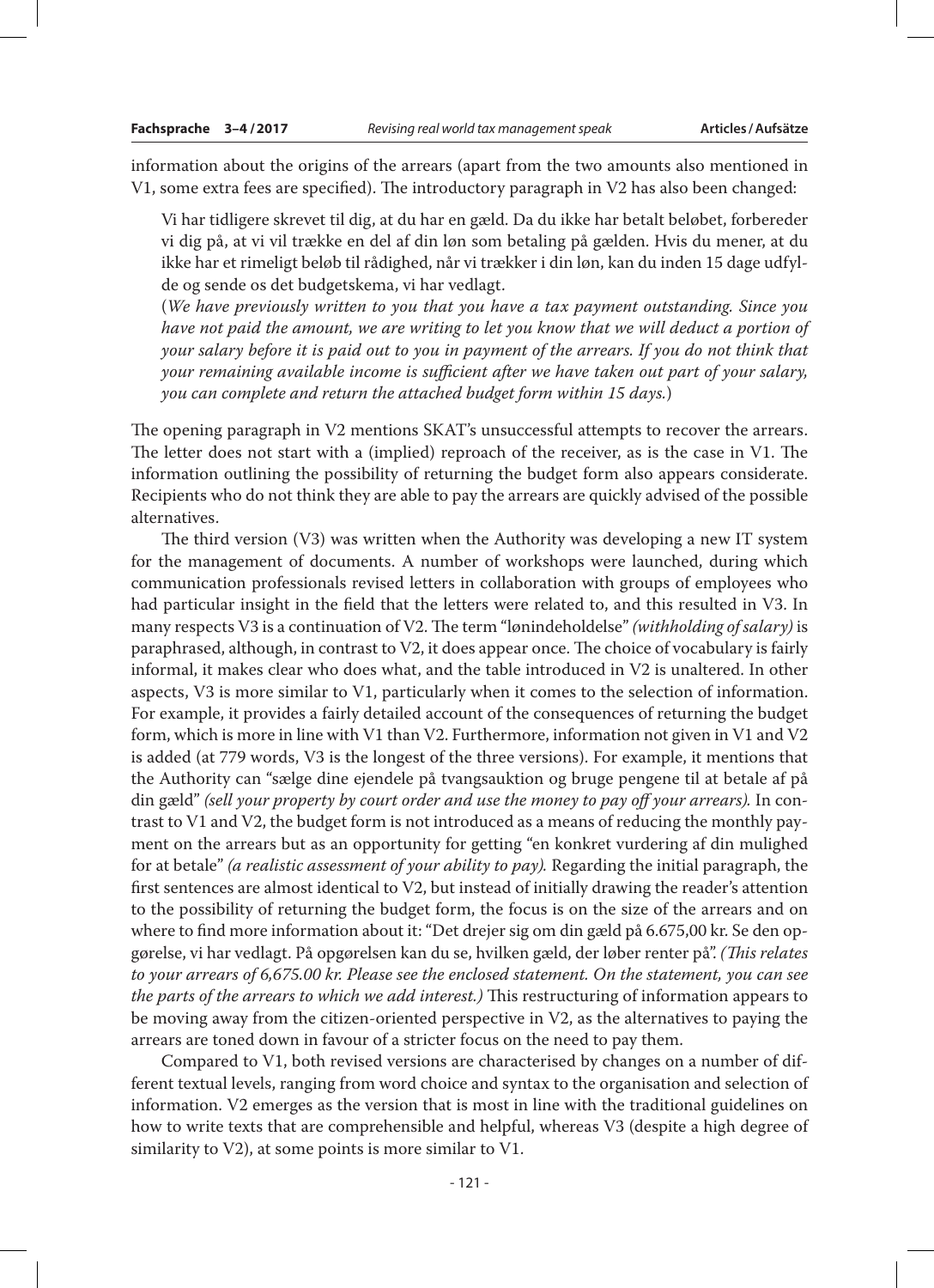## **3 Data collection**

The aim of the study was to determine whether, all other variables than the textual version being held constant, the revised texts would make a difference to readers' comprehension and perceptions of text and sender.

The basic criterion for recruiting participants was that they should be individuals who *could* have received the letter. This criterion is met by individuals who could potentially owe money to the Danish state, a criterion that in principle is met by all people living in Denmark. Ideally, a representative selection of the Danish population should have been recruited, but this was impossible within the temporal and financial limitations of the study. Instead, participants were recruited from educational institutions. To ensure some diversity, participants were recruited from teachers' training colleges, from institutions providing upper secondary education for young people and for adults, and from a school for health and social care assistants. The respondents were aged  $17-60$  years (average 24.8, N = 697).

Data was collected by means of a questionnaire. A total of  $714^3$  questionnaires were collected. All respondents were presented with the same questionnaire and one of the three letter versions. The questionnaire was filled out as part of class. In each class, all three versions of the letter were distributed, so that one third got V1, one third got V2, and one third got V3. I distributed all the questionnaires myself and introduced the study to respondents by telling them that I was a researcher from the Danish Language Council conducting an analysis of how letters from Danish public institutions were understood and perceived by ordinary citizens. As part of my introduction, respondents were encouraged to ask any questions they might have regarding the completion of the questionnaire. The first 15 minutes were spent doing a reading test (Arnbak 2001). To limit the time spent, respondents were only presented with a part of the reading test (text group 3 in the test). Respondents were not allowed to move on to the next part of the questionnaire even if they had finished the reading test before the 15 minutes had elapsed. The respondents were then instructed to stop doing the reading test. They then had 45 minutes to read the letter and fill out the rest of the questionnaire. As I was not interested in testing respondents' memory, they were allowed to consult the letter when answering the questions. I stayed in the room during the whole session and answered questions if there were any. Respondents could leave the room when they had finished. The questionnaires were filled out on paper and later entered in SurveyXact, a tool for managing and analysing surveys.

### **4 Analysis 1: Comprehension of the three letter versions**

Comprehension was evaluated by examining whether readers were able to extract from the letter the information that the sender of the letter had intended them to extract. Extraction of the necessary information in the three versions places different requirements on the reader. Some information is given explicitly in the text, e.g. the amount of money that the recipient owes to the Authority is explicitly stated in V2 and V3, and to answer that question correctly, the reader simply has to identify the correct amount in the text. Other information requires the reader to make inferences based on the text, i. e. draw conclusions based on the information provided. For example, the total amount of arrears is not provided in V1. Instead, two sep-

<sup>&</sup>lt;sup>3</sup> Kjærgaard (2015) puts the figure at 717 questionnaires. Since then I have realized that 3 of these were incomplete duplicates of other questionnaires.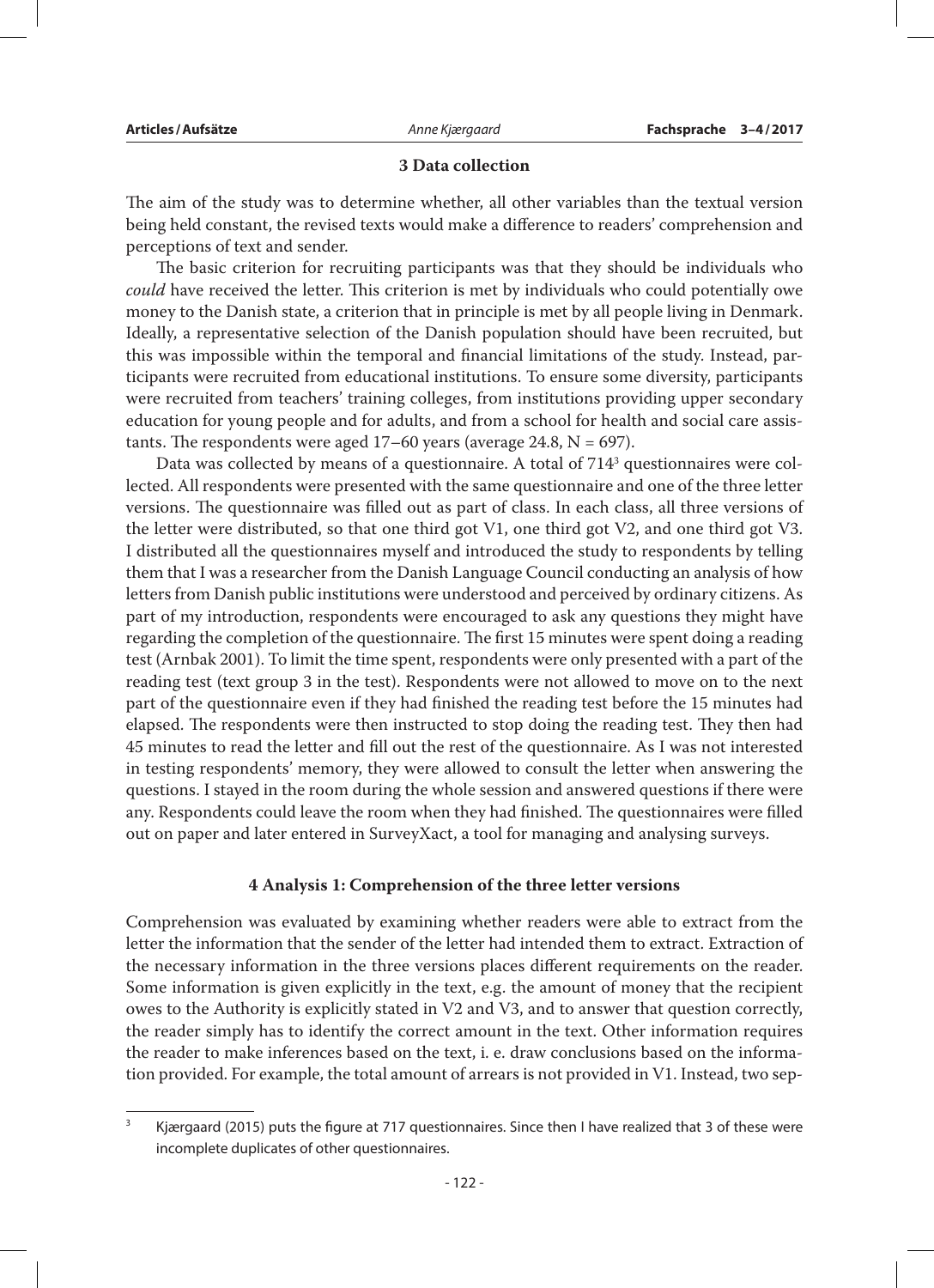arate amounts are given, and the reader must be able to infer that the total amount of arrears is constituted by the sum of these two amounts.

The eight questions from the questionnaire selected for the comprehension analysis in this article were the questions that met all of the following three criteria:

- 1. The sender, i. e. the Tax Authority, intends readers to be able to answer the question on the basis of their reading of the letter and of existing relevant background knowledge. Whether a question met this criterion was determined by a reading of the letters and by discussions with my contact person at the Tax Authority. The inclusion of 'background knowledge' is intended to emphasise that none of the answers could be given without drawing upon some kind of background knowledge; for example, the reader had to be able to read Danish to answer any questions at all.
- 2. Answers should be able to be assessed as either correct or incorrect (in order to distinguish between 'rightly' and 'wrongly' understood).
- 3. Answers to questions should essentially be the same across all three versions of the letter (as the aim was to compare different ways of providing the same information).

The eight questions concern different themes. Questions 2 and 3 are concerned with the size and origin of the arrears, questions 4, 5 and 8 are concerned with the general conditions surrounding the arrears, and questions 1, 6 and 7 are concerned with the so-called budget form, an application form that was attached to the letter for the recipient to return under certain circumstances. In table 1 the questions are reproduced in the order in which they appeared in the questionnaire.

As I was interested in finding out whether the respondents were able to answer the questions on the basis of their reading of the letter, I only included respondents who answered *no* in answer to whether they had received the letter before ( $N = 541$ )<sup>4</sup>. I thus excluded respondents who might know some of the answers to the questions beforehand because they had already encountered the letter.

Questions 1, 4, 5, 6 and 7 were multiple choice questions with five possible answers. One of these possibilities was correct. The respondents could tick a box with the text *don't know/ other (please elaborate)*, and there was a line where they could write an alternative answer. In cases where they had written an alternative answer, I assessed whether the answer was correct or incorrect. If they had not formulated an alternative answer, I counted the answer as incorrect. I excluded unanswered questions as well as invalid answers from the analysis, i. e. they are not included in the reported N in table 1.

Questions 2, 3 and 8 were open. I was generally reluctant to use open questions because I was afraid that some respondents would not answer an open question because they were not able to formulate the answer in writing, even though they knew it. The answers to questions 2, 3 and 8 could, however, be copied directly from the letter.

Answers to question 2 ("According to the letter, how much do you owe the Danish Tax Authority?") were categorised as correct or incorrect within set parameters. The correct answer was the amount *DKK 6,675*. If this amount was mentioned alongside other suggestions, it was categorised as incorrect because it indicated that the respondent was in doubt which amount to enter. The total amount of the arrears is not calculated in V1, which gives only the two separate debit items. When categorising the answers based on V1, I included the answers where the two separate amounts were entered and linked with a plus sign (indicating that the

<sup>&</sup>lt;sup>4</sup> The age of respondents in this subgroup was between 17 and 59 (average 24.2,  $N = 533$ ).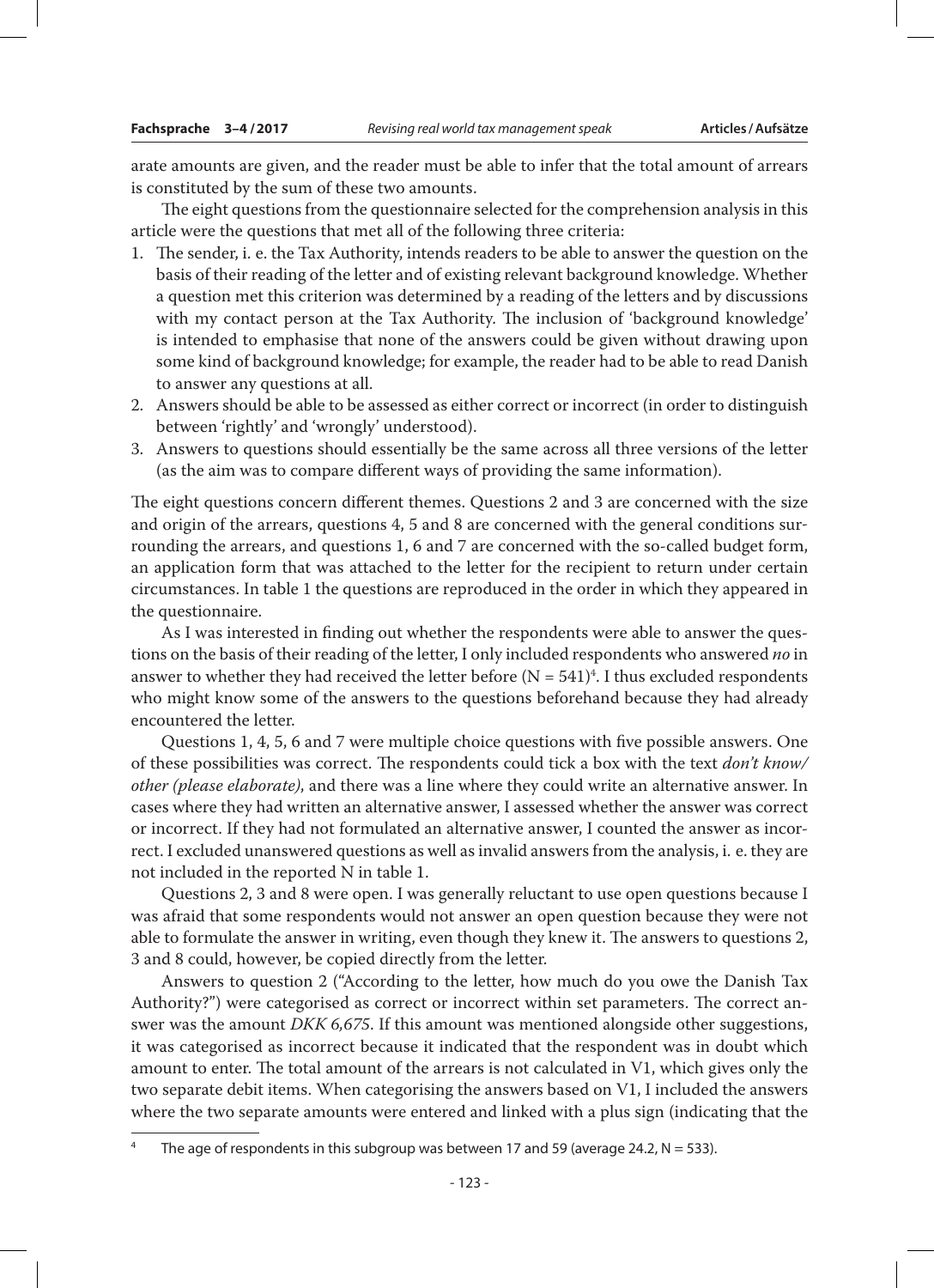respondent had realised that the total arrears is the sum of the two amounts) among the correct answers. If there was no plus sign between the two amounts, I categorised answers as incorrect (this applied to 15 answers). V3 says that an extra fee will be added to the arrears if the Authority has to deduct a sum from the recipient's income. For respondents who included this fee in the total arrears, I categorised the answer as correct if they made it clear under which circumstances the fee would be added (this applied to 1 answer). If the fee was included in the arrears without comments, I categorised it as incorrect (this applied to  $4$  answers) $^{\circ}$ .

Answers to question 3 ("According to the letter, what is the origin of your arrears?") were also categorised. Answers that included the two correct items *parking charge* (*parkeringsafgift*  [*parking penalty*] as it says in the letter, or the more informal *parkeringsbøde* [*parking fine*]) and *outstanding tax* were categorised as correct. In V2 and V3, it is specified that the total amount of arrears is constituted in part by two fees that have been added to the two original items owing. Answers were categorised as correct regardless of whether these fees were mentioned; what was important to the Authority was whether the respondents were able to identify the two main items owing. Incorrect answers included answers that only said *tax* or *outstanding arrears* without specifying further. Answers that mentioned more arrears items than those listed in the letter were also categorised as incorrect.

Regarding question 8 ("According to the letter, where on the internet can you read the legislation on which the ruling is based?"), the aim was to find out whether respondents could identify both of the two webpages mentioned in the letter. Accordingly, for an answer to be categorised as correct, it had to include the two webpages mentioned in the letter, *skat.dk* and *retsinfo.dk*.

### *4.1 Results of analysis 1*

The main question addressed in the comprehension analysis is whether there are differences in the level of comprehension generated by the three versions:

 $5$  The extra fee only appears in V3, and thus it could be argued that question 2 does not meet criteria 3 for being included in the analysis. However, the point for the Danish Tax Authority was that the recipients could reproduce the total amount of arrears, not whether the respondents understood the details regarding the fee and the circumstances under which it would be added to the arrears. I found it reasonable, therefore, to include the question in the analysis, since the answer in each case was the total amount.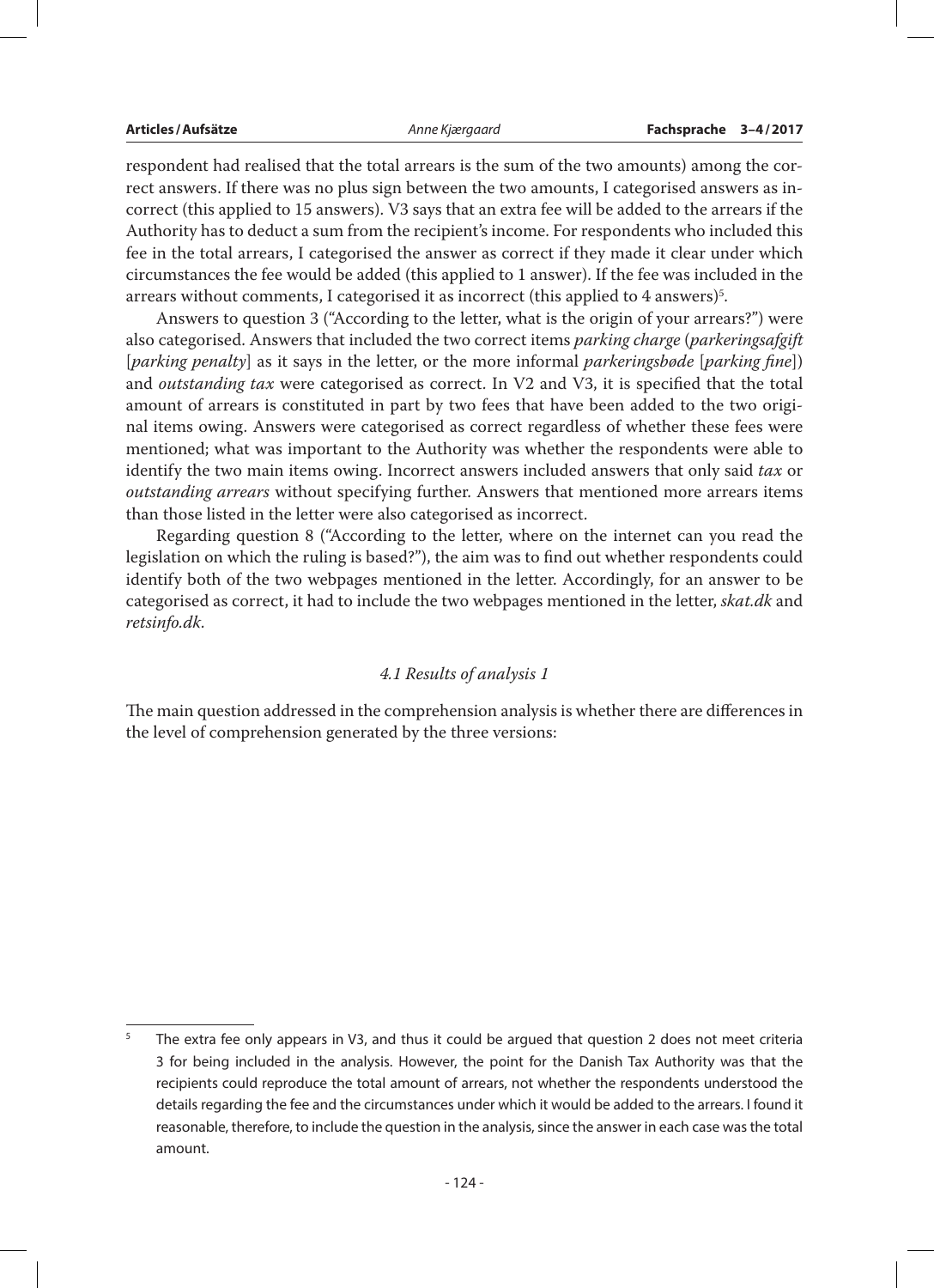| Question                                                                                                         | Correct answers (%)<br>$N =$ total number of<br>answers (correct and<br>incorrect) |                   |                   | <b>P-values</b>            |                      |                      |                                            |
|------------------------------------------------------------------------------------------------------------------|------------------------------------------------------------------------------------|-------------------|-------------------|----------------------------|----------------------|----------------------|--------------------------------------------|
|                                                                                                                  | V1                                                                                 | V <sub>2</sub>    | V <sub>3</sub>    | V1 & V2<br>& V3<br>$(X^2)$ | V1 & V2<br>$(X^2)$   | V1 & V3<br>$(X^2)$   | V <sub>2</sub> & V <sub>3</sub><br>$(X^2)$ |
| Q1: What does "budget form"<br>refer to in the letter?                                                           | 48 %<br>$N = 180$                                                                  | 63 %<br>$N = 174$ | 78 %<br>$N = 180$ | $P =$<br>$< 0.0001*$       | $P =$<br>$0.0279*$   | $P =$<br>$< 0.0003*$ | $P =$<br>$0.0081*$                         |
| Q2: According to the letter, how<br>much do you owe the Danish Tax<br>Authority?                                 | 50 %<br>$N = 169$                                                                  | 93 %<br>$N = 165$ | 94 %<br>$N = 179$ | $P =$<br>$< 0.0001*$       | $P=$<br>$< 0.0003*$  | $P=$<br>$< 0.0003*$  | $P =$<br>2.5245                            |
| Q3: According to the letter, what<br>is the origin of your arrears?                                              | 60 %<br>$N = 171$                                                                  | 62 %<br>$N = 165$ | 65 %<br>$N = 171$ | $P =$<br>0.5299            |                      |                      |                                            |
| Q4: What may happen if your<br>salary decreases?                                                                 | 12 %<br>$N = 177$                                                                  | 29 %<br>$N = 173$ | 25 %<br>$N = 179$ | $P =$<br>$0.0002*$         | $P =$<br>$< 0.0003*$ | $P =$<br>$0.009*$    | $P =$<br>1.0782                            |
| Q5: For how long will the Danish<br>Tax Authority keep deducting<br>money from your income?                      | 66 %<br>$N = 178$                                                                  | 84 %<br>$N = 173$ | 76 %<br>$N = 175$ | $P =$<br>$0.0003*$         | $P =$<br>$< 0.0003*$ | $P = 0.135$          | $P =$<br>0.2016                            |
| Q6: What may happen if you<br>send in a budget form to the<br>Danish Tax Authority?                              | 63 %<br>$N = 176$                                                                  | 34 %<br>$N = 172$ | 72 %<br>$N = 177$ | $P =$<br>$< 0.0001*$       | $P =$<br>$< 0.0003*$ | $P =$<br>0.1908      | $P =$<br>$< 0.0003*$                       |
| Q7: In which situation should<br>you send in a budget form?                                                      | 75 %<br>$N = 177$                                                                  | 84 %<br>$N = 171$ | 63 %<br>$N = 179$ | $P =$<br>$< 0.0001*$       | $P = 0.111$          | $P = 0.06$           | $P =$<br>$< 0.0003*$                       |
| Q8: According to the letter,<br>where on the internet can you<br>read the rules on which the<br>ruling is based? | 40 %<br>$N = 172$                                                                  | 19 %<br>$N = 165$ | 21 %<br>$N = 169$ | $P =$<br>$< 0.0001*$       | $P =$<br>$< 0.0003*$ | $P =$<br>$0.0012*$   | $P =$<br>1.9887                            |

*Table 1: Differences in levels of reader comprehension between the three versions6*

Table 1 provides an overview of the number of correct answers to each question in percentages (column 2–4). Column 5 shows the differences between all three letters when tested for statistically significant differences. Statistical tests were conducted to ascertain whether the differences merely occurred by chance or whether they were statistically significant, or in other words *not* coincidental. A p-value of 0.05 was taken to mark the significant level. Values above this level indicate that differences are to be seen as coincidental, while values of 0.05 or below indicate that they are significant. Statistically significant differences are marked with an asterisk in table 1. In cases where there was a statistically significant difference between all three letters, I compared the letters in pairs to find out between which versions the difference occurred (column 6–8). Where relevant, the statistical tests were Bonferroni-corrected in order to minimise the risk of type 1 errors (postulating a difference that is not there). It should be noted that this in turn increases the risk of type 2 errors (missing existing differences).

As can be seen in column 5, most of the questions (apart from Q3) result in statistically significant differences, that is, the differences between the versions are not coincidental. The analysis can, therefore, be said to demonstrate that the three versions do vary in the levels of

<sup>6</sup> P-value = 0.05. The p-values shown in column 6–8 have been Bonferroni-corrected by being multiplied by three.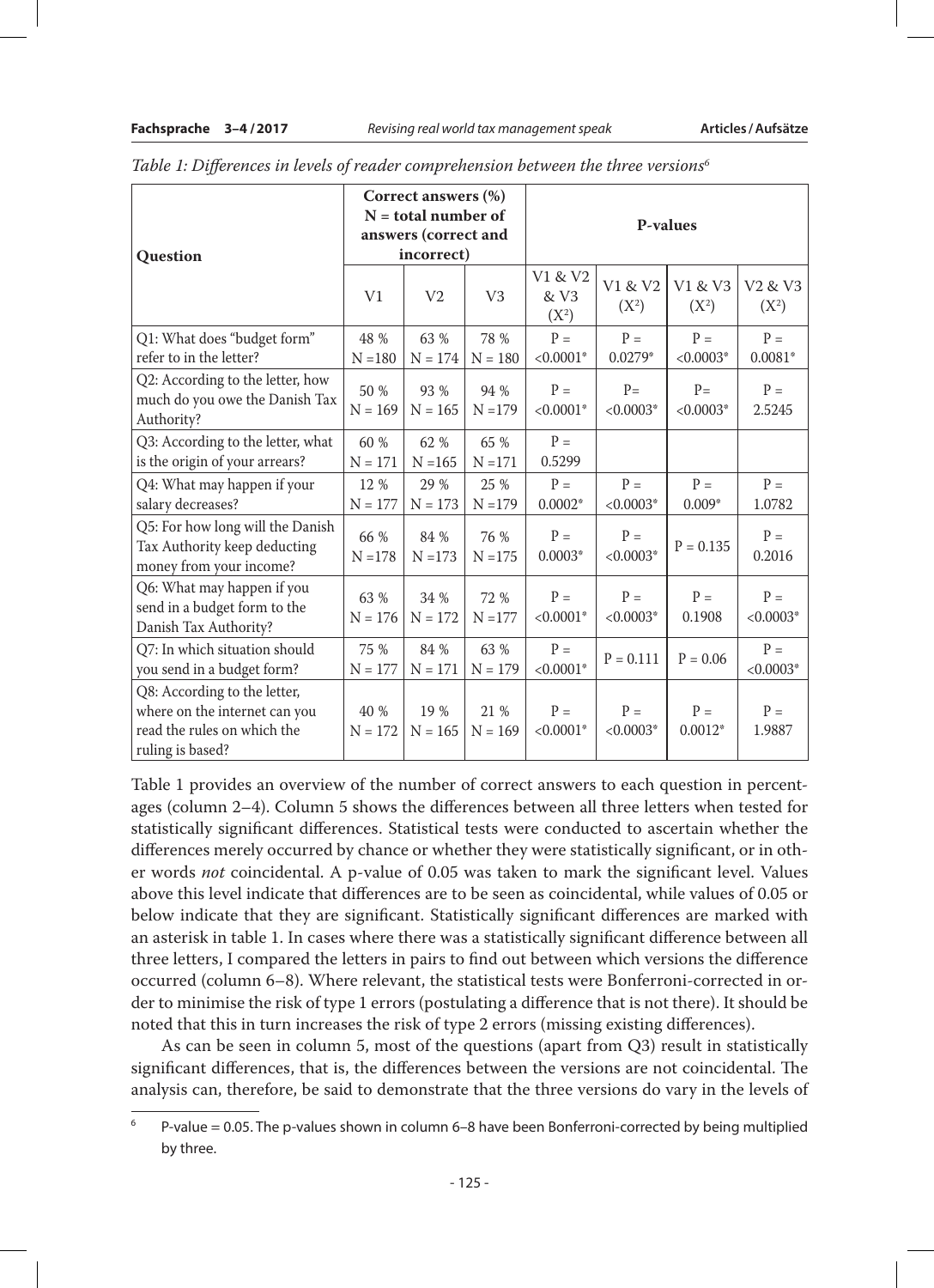comprehension they generate, which makes it relevant to ask between which of the versions the differences occur.

In the comparison between V1 and V2 (see column 6), there is a statistically significant difference between the levels of correct answers in six out of the eight questions (all questions except Q3 and Q7). In four of the questions where a statistically significant difference is found, the highest levels of comprehension are found for V2 (Q1, Q2, Q4, Q5), indicating that the revised version is easier to understand. In the remaining two questions (Q6 and Q8), the levels of correct answers are higher for V1, indicating that the original version is easier to understand.

The comparison between V1 and V3 (column 7) shows that four of the eight questions result in statistically significant differences (Q1, Q2, Q4, Q8). In three of the questions, the level of correct answers is highest for V3 (Q1, Q2 and Q4). One question (Q8) results in higher levels of comprehension for V1 than for V3.

The comparison between V2 and V3 (column 8) shows that three of the eight questions (Q1, Q6 and Q7) result in statistically significant differences. In two of these questions (Q1 and Q6), the levels of correct answers are highest for V3, whereas in the remaining question (Q7) the level of correct answers is highest for V2.

At the Authority, V1 was expected to be hardest to understand, whereas the two revised versions were expected to be easier to understand, with V2 being a little easier than V3. In table 2, these expectations are set alongside the results of the analysis.

|                                 | Statistically significant | Statistically significant |                       |
|---------------------------------|---------------------------|---------------------------|-----------------------|
| Compared                        | differences in accordance | differences NOT in ac-    | No statistically sig- |
| versions                        | with the expectations of  | cordance with the expec-  | nificant differences  |
|                                 | the Authority             | tations of the Authority  |                       |
| V1 & V2                         | Q1, Q2, Q4, Q5            | Q6, Q8                    | Q3, Q7                |
| V1 & V3                         | Q1, Q2, Q4                | O8                        | Q3, Q5, Q6, Q7        |
| V <sub>2</sub> & V <sub>3</sub> | О7                        | O1, O6                    | Q2, Q3, Q4, Q5, Q8    |

*Table 2: Results for levels of comprehension set alongside the Authority's expectations*

All in all, the results support the expectation that the revised versions are easier to understand. In most of those cases where a statistically significant difference between the comprehension levels occurs, the revised versions turn out to be easier than V1 to understand. This applies to 4 of the 6 statistically significant differences when comparing V1 and V2, and to 3 out of the 4 statistically significant differences when comparing V1 and V3. However, these results also imply that the revised versions are not consistently easier to understand than the original version. Q6 is easier to answer correctly from a reading of V1 than of V2 (whereas there is no statistically significant difference between V1 and V3), and it is easier to answer Q8 correctly after reading V1 than after reading V2 and V3. Such results, showing that the revised versions may aggravate comprehension problems rather than solve them, is not something peculiar to the revisions in this study, see Schriver (1997: 454 f.) for a similar result. Furthermore, it is worth noting that quite a number of the differences in levels of comprehension among the eight questions are not statistically significant and consequently do not provide evidence of differences between the versions.

It seems reasonable to conclude that the expectations of the Tax Authority are generally confirmed, as the revised versions are generally easier to understand than the original version. However, the results also seem to suggest that there is room for further improvement and that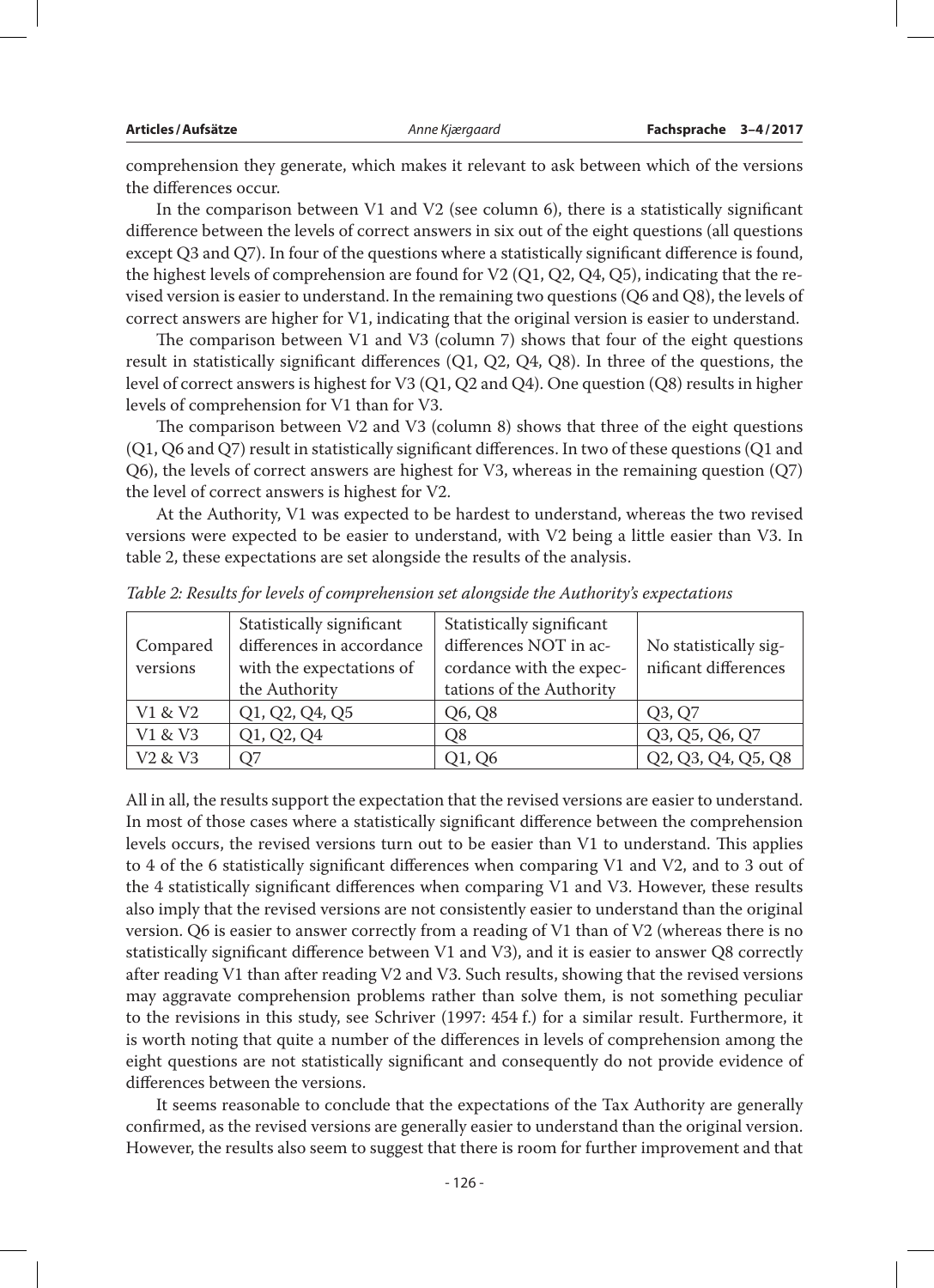the Authority might do well to consider whether the results are satisfactory. In the last section of the article, I will give a brief account of Authority's response to my results.

#### **5 Analysis 2: Readers' perceptions of the Danish Tax Authority and of the letter**

The last part of the questionnaire contained different tests, the purpose of which was to gain insight into the readers' perceptions. Two tests focused on the respondents' general perceptions of the letter and of the Authority based on the letter. As I was interested in examining whether the communicative goals of the Authority were fulfilled, these two tests took these goals as their starting point. One test quoted one of these goals directly: "In its work, the Danish Tax Authority ensures that what we do and why we do it is transparent to both tax payers and the general public." Respondents were then asked to assess whether this goal was met. However, since the statement of goals includes multiple subsidiary questions – 'what' and 'why' and 'both tax payers' and 'the general public' – it proved difficult to decide which aspect(s) of the statement the respondent was assessing and this presented problems for the analysis.

In what follows, I focus on the other test that takes the communicative goals of the Authority as its starting point. In this test respondents were asked to evaluate the version of the letter they had read on a five-point scale (evaluation scales are widely used within sociolinguistics, cf. Andersen 2004), see the translated example below:

#### **Scale 1**

#### *(Tick only once)*

In the letter, I think that the Danish Tax Authority appears

| Accessible |  |  |  |  | Not<br>accessible |
|------------|--|--|--|--|-------------------|
|------------|--|--|--|--|-------------------|

\_\_ Do not know/do not understand

The scales in the questionnaire can be seen in table 3. The scales were formulated on the basis of discussions with my contact person at the Authority and using documents about the communicative goals of the Authority.

One end of the scale registered what the Authority was aiming for (e.g. to appear accessible on the scale above), the other end of the scale represented the opposite (e.g. not accessible on the scale above). The values that the Authority was aspiring to could appear at both the left and right end of the scale. The intention behind this was, as far as possible, to encourage the respondents to read and assess all the statements individually rather than automatically ticking the same box for each question.

When analysing the data, the ticks in the boxes were converted to a number between 1 and 5. Five was given to answers most in accordance with the communicative goals of the Authority (i. e. a tick in the leftmost box above), 1 was given to answers least in accordance with the goals (i. e. the rightmost box above).

As with the comprehension analysis, this analysis addresses only that subgroup of respondents who stated in the questionnaire that they had not received the letter before. N in table 3 includes only respondents who ticked a box. Those respondents who ticked "do not know/ do not understand", who did not answer the question or whose answer was invalid were not included in the analysis.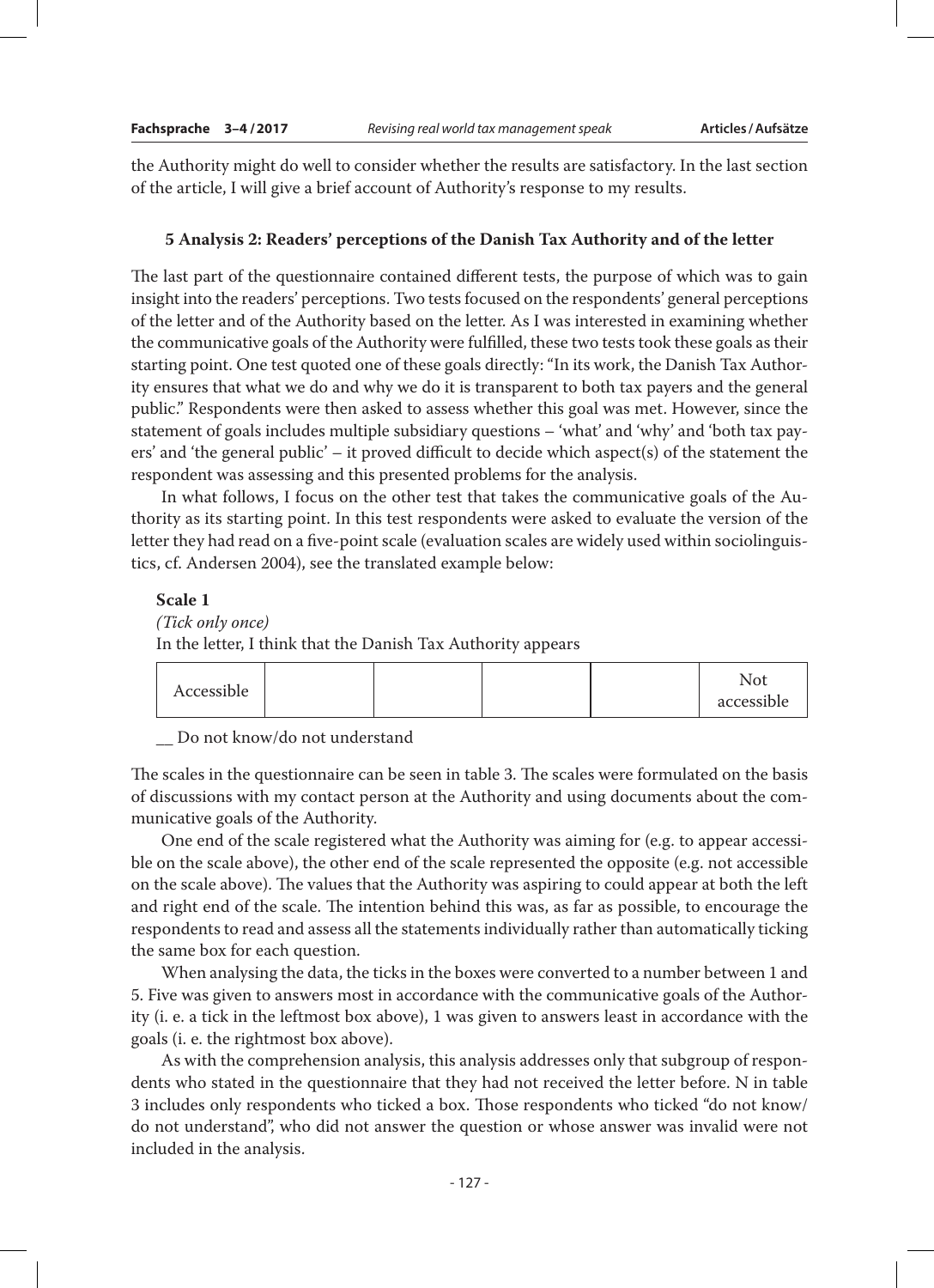# **Results of analysis 2**

The main question addressed in this analysis is whether the three versions of the text vary in the perceptions they generate of the text and of the sender.

|                                                                                                                                                        | <b>Rating (average)</b> |                     |                     | P-values                                |                                                  |                                                  |                                                           |
|--------------------------------------------------------------------------------------------------------------------------------------------------------|-------------------------|---------------------|---------------------|-----------------------------------------|--------------------------------------------------|--------------------------------------------------|-----------------------------------------------------------|
| <b>Scale</b>                                                                                                                                           | V <sub>1</sub>          | V <sub>2</sub>      | V3                  | V1 & V2<br>& V3<br>(Kruskal-<br>Wallis) | V1 & V2<br>(Mann-<br>Whitney<br>U)               | V1 & V3<br>(Mann-<br>Whitney<br>U)               | V <sub>2</sub> & V <sub>3</sub><br>(Mann-<br>Whitney<br>U |
| S1: I think that the<br>Danish Tax Authority<br>comes across in the<br>letter as NOT accessible<br>- accessible.                                       | 2.66<br>$(N = 163)$     | 3<br>$(N = 162)$    | 2.95<br>$(N = 165)$ | $H = 7.46$<br>$P = 0.024*$              | $U_A =$<br>15300<br>$P_{(2)} =$<br>$0.0393*$     | $U_A =$<br>11549.5<br>$P_{(2)} =$<br>0.0813      | $U_A =$<br>13737.5<br>$P_{(2)} =$<br>1.9797               |
| S2: I think that the Dan-<br>ish Tax Authority comes<br>across in the letter as an<br>institution that provides<br>a poor service - a good<br>service. | 3.25<br>$(N = 158)$     | 3.25<br>$(N = 155)$ | 3.19<br>$(N = 160)$ | $H = 0.96$<br>$P = 0.6188$              |                                                  |                                                  |                                                           |
| S3: I think that the letter<br>is difficult to understand<br>- easy to understand                                                                      | 2.1<br>$(N = 167)$      | 2.79<br>$(N = 163)$ | 2.66<br>$(N = 161)$ | $H = 30.35$<br>$P =$<br>$< 0.0001*$     | $U_A =$<br>17958.5<br>$P_{(2)} =$<br>$< 0.0003*$ | $U_A =$<br>17210.5<br>$P_{(2)} =$<br>$< 0.0003*$ | $U_A =$<br>12342.5<br>$P_{(2)} =$<br>1.0728               |
| S4: I think the letter is<br>written with the Danish<br>Tax Authority in focus<br>- NOT written with the<br>Danish Tax Authority in<br>focus.          | 2.32<br>$(N = 146)$     | 2.47<br>$(N = 144)$ | 2.33<br>$(N = 147)$ | $H = 1.94$<br>$P = 0.3791$              |                                                  |                                                  |                                                           |
| S5: I think the letter is<br>NOT written with the<br>text receiver in focus<br>- written with the text<br>receiver in focus.                           | 2.72<br>$(N = 159)$     | 2.91<br>$(N = 150)$ | 2.86<br>$(N = 153)$ | $H = 2.19$<br>$P = 0.3345$              |                                                  |                                                  |                                                           |

*Table 3: Differences in perceptions generated by the three versions of the letter<sup>7</sup>* 

Columns 2–4 in table 3 show the average evaluation on each scale (e.g. when assessing whether the Authority appears accessible based on the letter, V1 was given 2.66 points, whereas V2 was given 3 points). In column 5, the differences between the average assessments of the three letters are tested for statistical significance. As in the analysis of comprehension, a p-value of 0.05 was taken to mark the significant level. Values above 0.05 indicate that differences are coincidental, while values of 0.05 or below indicate that differences are significant. Statistically significant differences are marked with an asterisk in table 2. In cases where there was a statis-

 $7$  P-value = 0.05. The p-values shown in column 6–8 have been Bonferroni-corrected by being multiplied by three.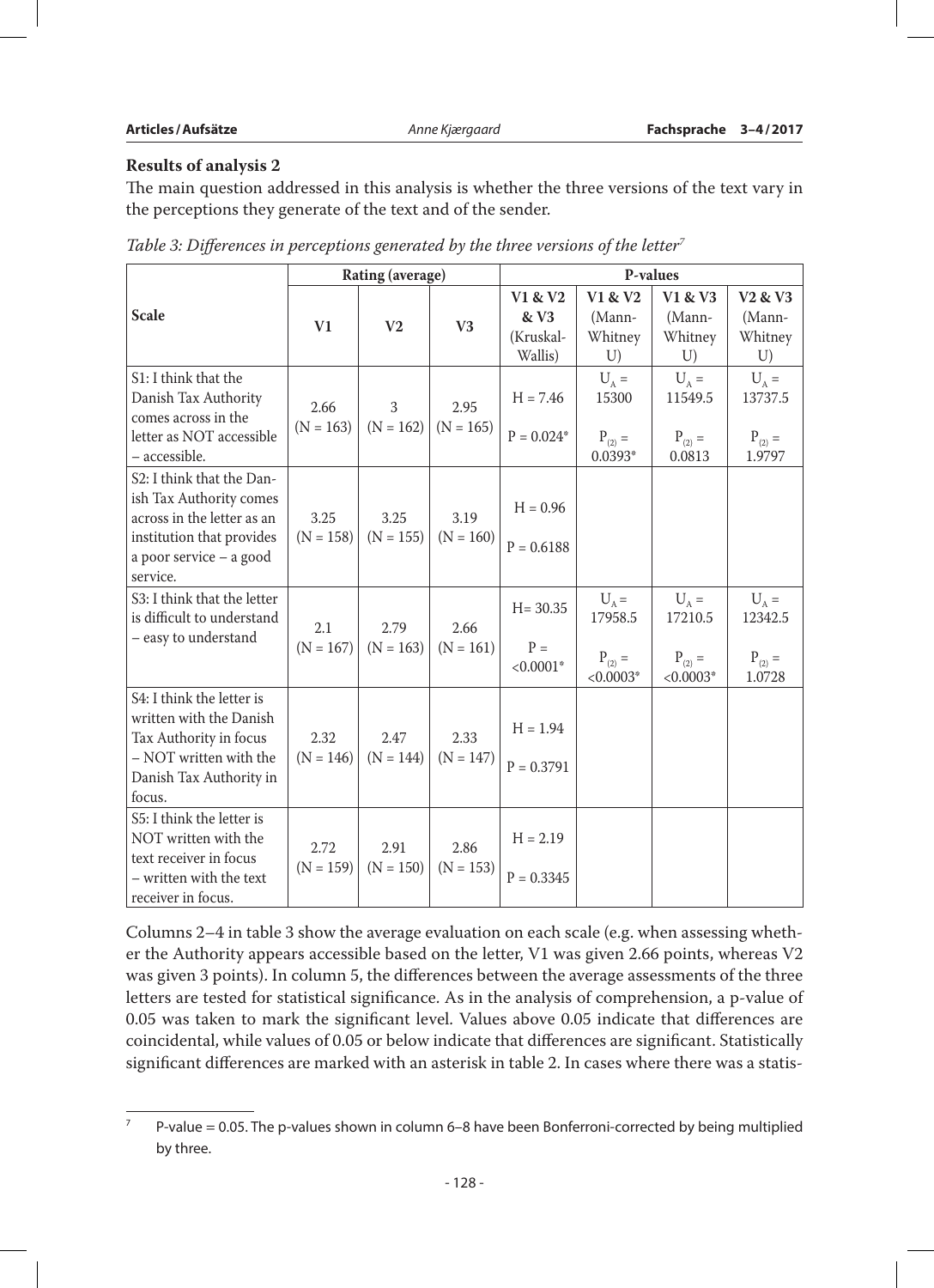tically significant difference between all three letters, the letters were tested in pairs to identify between which versions the difference occurred (see column 6–8).

Of the five scales, scale 2, 4 and 5 do not result in statistically significant differences, and consequently they do not provide evidence of a difference between the versions.

Scales 1 and 3 result in statistically significant differences when comparing all three versions. In scale 1, the analysis in pairs shows that the difference concerns the perceptions generated of V1 and V2. The Authority is considered more helpful from a reading of V2 than from V1. Regarding scale 3, the analysis in pairs shows that the difference concerns different perceptions of V1 and V2, as well as different perceptions of V1 and V3. Those respondents who read one of the two revised versions evaluate them as easier to understand than the respondents who read V1. As was concluded in the comprehension analysis, the two revised versions are generally easier to understand, and the perceived comprehension thus seems to mirror the higher levels of actual comprehension in V2 and V3.

The Authority's expectation was that V2 and V3 would result in perceptions that were more in line with the communicative goals of the Authority, i. e. to come across as helpful, as an authority that provides a high quality service, including writing texts considered easy to understand, and not to leave an impression of a body focused primarily on itself. All in all, the revised versions do result in perceptions that are more in line with these goals. However, the changes do not appear overwhelming. Only two of the five scales result in statistically significant differences, and in the case of scale 1, the difference is only between V1 and V2. As in the case of the comprehension analysis, this suggests that the Authority might do well to consider whether these results are satisfactory. I will return to the Authority's response to my results in the following section.

#### **6 Conclusion and discussion of the limitations and implications of the study**

The analysis has shown that levels of comprehension and the perceptions generated by the letter do vary depending on the version, and that the revised versions (V2 and V3) are as a whole easier to understand and result in perceptions that are more in line with the aims of the Authority than the original version (V1). However, the results are not unambiguously in favour of the revised versions. One comprehension question turns out to be easier for readers of the original version to answer than for those who read the two revised versions (Q8), and in one question  $(Q6)$  one of the revised versions  $(V2)$  seems to aggravate comprehension problems rather than alleviating them. Furthermore, one comprehension question (Q3) and several of the scales used for the analysis of readers' perceptions (S2, S4 and S5) do not result in statistically significant differences, i. e. they do not provide evidence that different versions of the letter make a difference to the respondents' comprehension or perceptions.

When asked whether the results were satisfactory from the point of view of the Authority, the answer from my contact person was that, essentially, they were (personal communication with Christina Sørensen). As regards the results of the comprehension analysis, she emphasized that the differences in the ways in which the three versions affect reader's comprehension and perceptions generally speaking match the Authority's expectations. My contact person also stressed that attempts to write better texts are part of a continuous process. The third version of the letter that I used in my analysis was not considered to be the final product in their attempts to improve letters from the Authority in general. It was not even seen as the final version of that particular letter. At the time when I asked my contact person for her response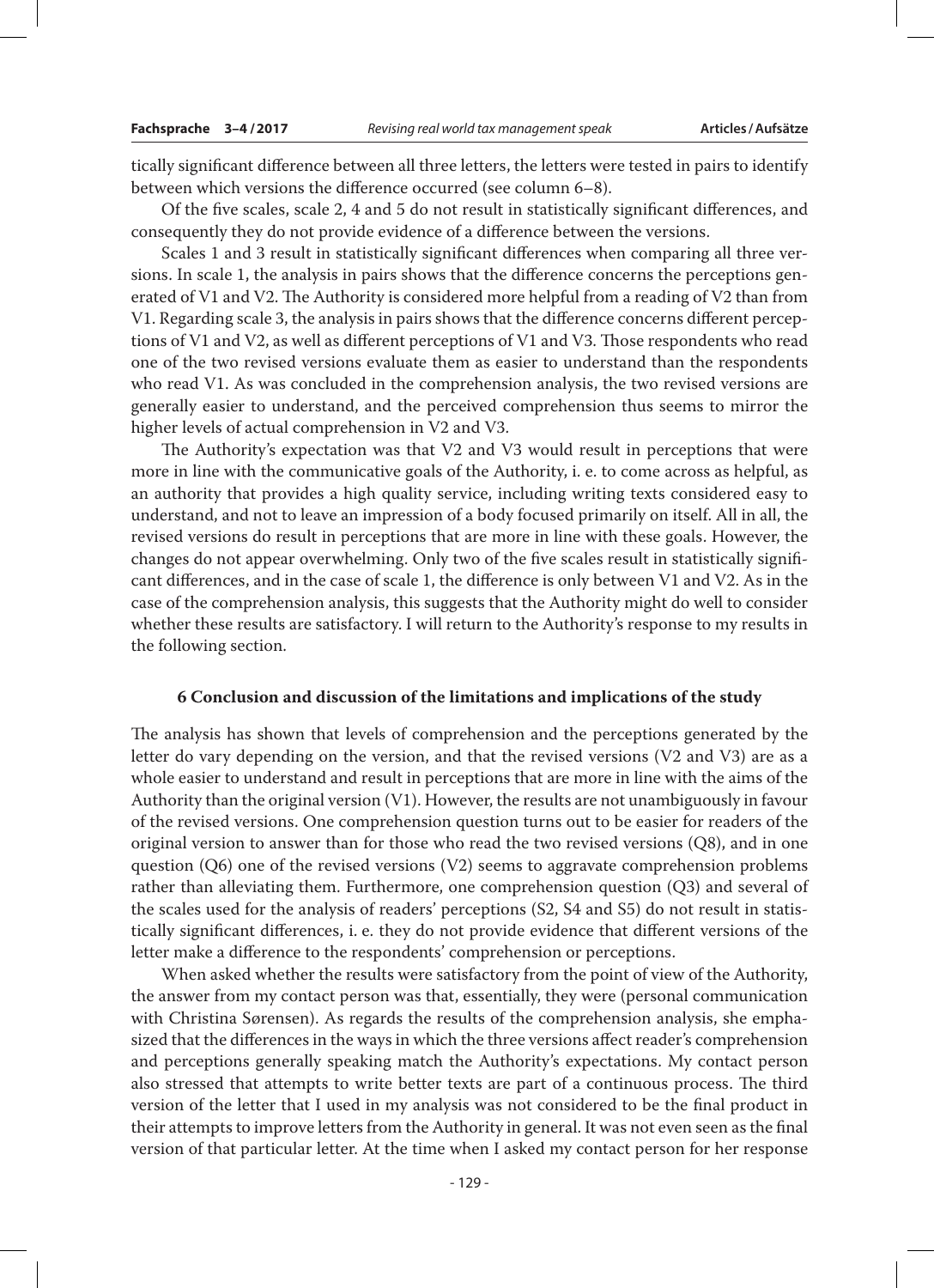to my results (February 2016), her department was about to re-revise all the debt collection letters from the Authority, including the letter that I have examined in this article. The results of my analysis were to be used as input for future revisions but were not considered the final evaluation of the quality of that particular letter, let alone of the quality of revision work at the Authority.

In relation to the results of the perception analysis, my contact person had the following comments. Firstly, she assumed that the respondents' answers mirrored their general perceptions of the Danish Tax Authority rather than their perceptions of the letter in question. Furthermore, she believed that such general perceptions could gradually change over time, but she had no illusions that one letter would be sufficient to effect this change. This meant that the results of the perception analysis came as no surprise to her. Secondly, she suggested that the perception of the letter could be linked to its message. No matter which version the respondents had read, the overall message was that the respondent owed money to the Authority. From the viewpoint of the respondent, that is a negative message, and this might effect their perceptions of the letter.

The validity of these two comments could certainly be examined in future research. Is it generally possible for respondents to separate their perceptions of a single text from their general perceptions of the sender (as I had assumed when composing my questionnaire)? And are perceptions of the clarity and validity of a letter influenced by the effect of its message on the reader? Clearly, a study such as this, focusing on three versions of one particular letter from one selected authority, cannot provide reliable insights into how texts more generally are revised by Danish authorities to make them achieve their particular communicative goals or into the more general effect these might have on their readers. Having said that, the letter selected here is particularly interesting because one of these versions was awarded the Danish business language prize. In other words, it was singled out as a high quality letter by stakeholders external to the Danish Tax Authority, and, having been awarded the language prize, it was promoted as a model for revisions in other authorities. All the more interesting, then, that the results seem to leave room for further improvement. This might suggest that the textual revision practices being applied, or at least being singled out as a model, in Danish officialdom are not as effective as might be assumed.

Paradoxical as this is, it also serves to direct attention to the ongoing discussion in existing research (see the literature review) as to which textual and linguistic variables influence aspects such as readers' comprehension and perceptions. The present study was not designed to contribute to this debate, as the main aim was to examine whether authentic textual revisions make a difference to readers' comprehension and perceptions. Nevertheless, as the revisions were characterised by changes on a number of different textual levels, the results seem to support the conclusion that textual revisions that involve various textual levels have a positive effect on comprehension. However, the character of the selected versions here makes it impossible to present explanations for (the lack of) variation in degrees of comprehension and perceptions. The texts differ in numerous ways, which makes it impossible to ascertain whether particular variables made a difference to the reader – and if so which. The results do, however, allow us to make hypotheses as to which textual factors may actually make a difference to text recipients. For example, V2 and V3 are significantly more successful than V1 when it comes to presenting the size of the arrears (Q2). In V1 the total amount owing is not mentioned in the letter, instead two separate amounts are given at the beginning of the letter and must be added up to get the total amount of the arrears. In V2 and V3, the total amount of the arrears is men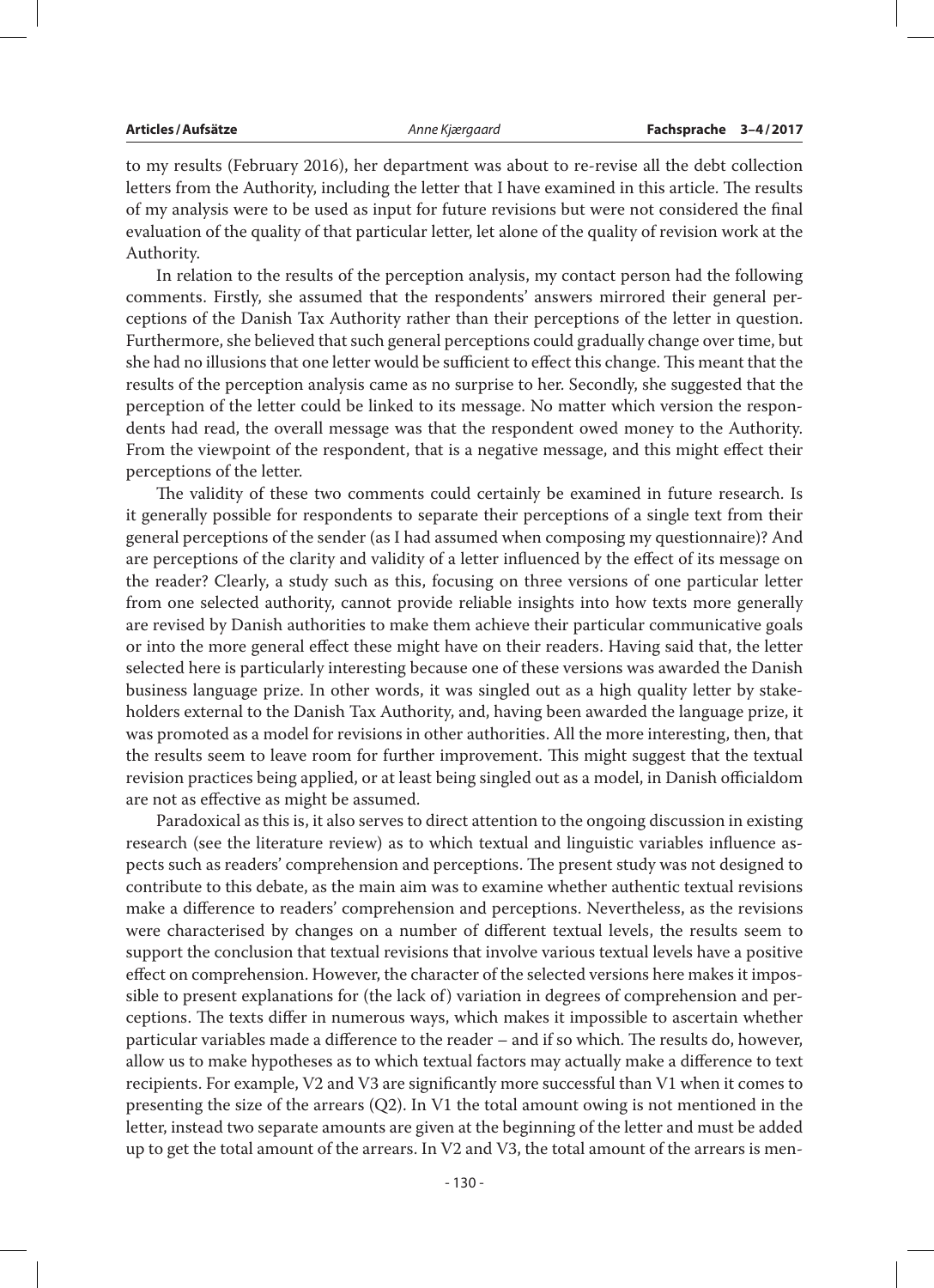tioned (in V2 in a table in the beginning of the letter, in V3 in the running text in the beginning of the letter as well as in a table in the end of the letter). This might lead us to the hypothesis that comprehension is enhanced when information is stated explicitly rather than leaving it up to the reader to infer the information (such as the total sum of the arrears). Such a hypothesis is supported by Swaney et al. (1991), who conclude that problems with making inferences may cause comprehension problems. Even though the study was not designed to do so, it would thus be possible to put forward at least some testable hypotheses regarding the textual factors that affect reader comprehension and perceptions.

One curious observation that arises from this study relates to the way that different groups of professionals influence textual revisions and the consequences of their influence on comprehension and perceptions. Redish and Rosen (1991: 89) note that documents from authorities are the result of compromises between different professional groups. This might lead to the assumption that the interference of groups other than communication professionals may impede communication. In the case of the Danish Tax Authority, this would imply that the interference of other professional groups in the making of V3 resulted in a version that is generally less comprehensible and generates perceptions that are less in line with the goals of the Authority. To some extent, this does indeed seem to be the case. Compared to V1, V2 is the version that (as regards both comprehension and perceptions) shows the most statistically significant differences that accord with the expectations of the Authority. On the other hand, V3 manages to solve a comprehension problem that seems to be aggravated by V2 (see Q6), and in one case (Q1) V3 results in higher levels of comprehension than both V1 and V2. This may indicate that the involvement of other professional groups is not necessarily to be considered a handicap but may also constitute a useful resource in revision work.

One of the overall purposes of this study was to examine whether, if all other variables were kept constant, different versions of a text would affect the readers' comprehension and their perceptions. In evaluating the results, however, we have to remember that the reading situation of the respondents was very different from that of most recipients when receiving a letter from the Danish Tax Authority. In the study, respondents were asked to answer a questionnaire about the letter and were assigned a slot of time for doing so. This design may well have encouraged a slow, and detailed reading mode. Such a reading mode may also operate when people actually receive a similar letter from the Authority, but many readers may apply more superficial reading strategies when receiving similar letters in their everyday lives. Consequently, the design of the study may generally have resulted in a deeper understanding of the letters than would have occurred in everyday reading situations. Questions such as that can be left to future research projects, possibly a more ethnographical study of ways in which people deal with mail from the authorities in their everyday lives (cf. Krone 2013, Sörlin 2012, Bell 2007). In the meantime, we can be grateful for any move towards eliminating obfuscation and we can continue working towards clarifying how messages are most effectively communicated through the written word.

I would like to express my thanks to all the teachers who let me visit their classes, to Christina Sørensen from the Danish Tax Authority for providing me with versions of the letter and for our continuous discussions about the study, to student assistant Kathrine Mølholm of the Danish Language Council, who typed up the questionnaires, and to Philip Diderichsen also of the Danish Language Council for helping me with the statistics.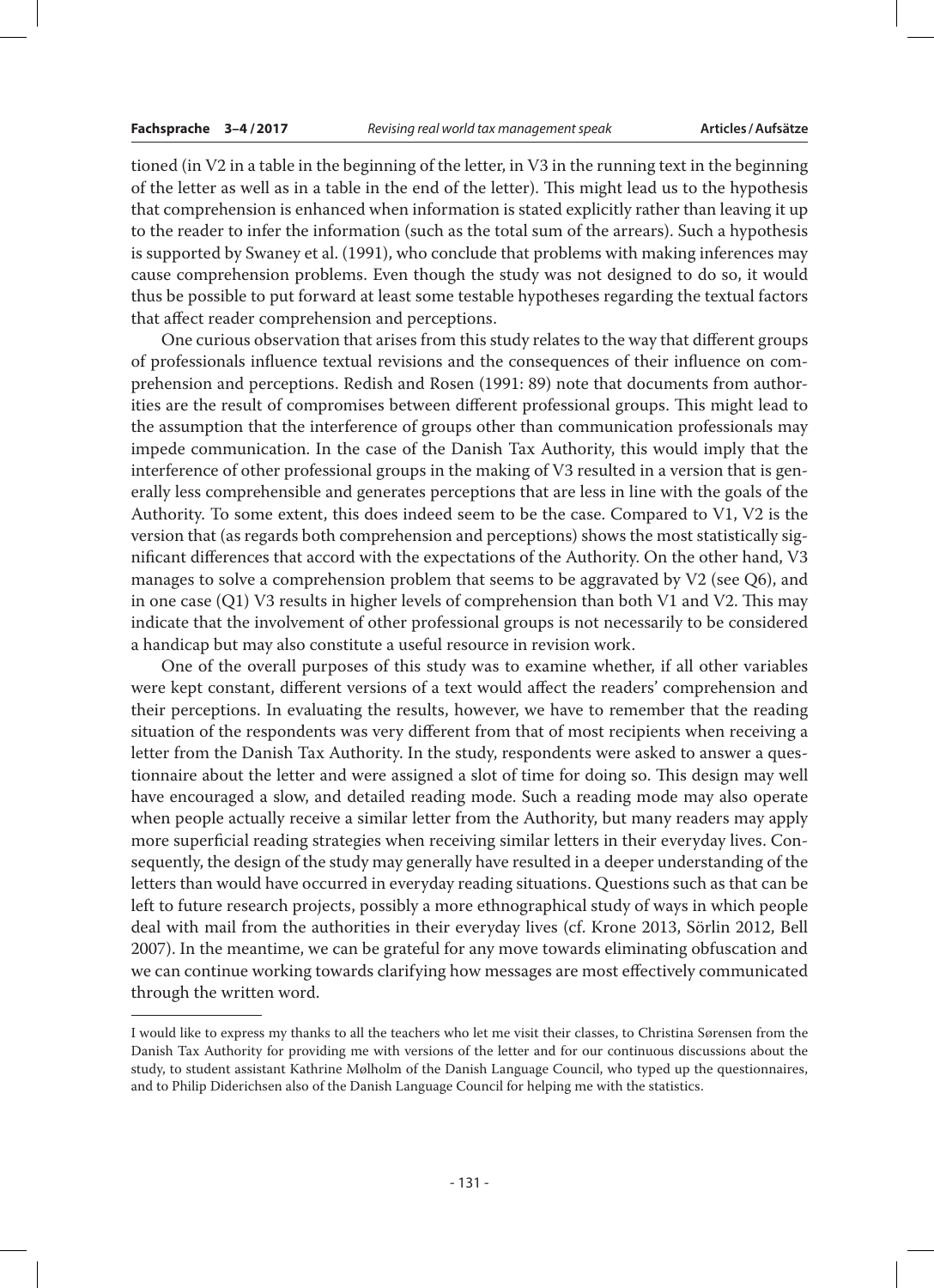#### **References**

- Andersen, Margrethe Heidemann (2004): *Engelsk i dansk. Sprogholdninger i Danmark. Helt vildt sjovt eller wannabeagtigt og ejendomsmæglerkækt?* Dansk Sprognævns skrifter 33. København: Dansk Sprognævn.
- Arnbak, Elisabeth (2001): *Læsetekster for Unge og Voksne*. København: Dansk psykologisk Forlag.
- Balling, Laura W. (2013): "Does good writing mean good reading? An eye-tracking investigation of the effect of writing advice on the reading process." *Fachsprache* 35.1–2: 2–23.
- Bell, Susan (2007): "Improving our writing by understanding how people read personally addressed household mail." *Clarity* 57: 40–42.
- Campbell, Nittaya (1999): "How New Zealand consumers respond to plain English." *Journal of Business Communication* 36: 335–358.
- Davis, Jeffrey (1977): "Protecting consumers from overdisclosure and gobbledygook: an empirical look at the simplification of consumer-credit contracts." *Virginia Law Review* 63.6: 841–920.
- Demarmels, Sascha/Schaffner, Dorothea/Kolberg, Sonja/Janoschka, Anja (2013): *Ökopower oder Naturstrom? Handlungsempfehlungen für eine verständliche Marketingkommunikation von Stromprodukten aus erneuerbaren Energien*. Hochschule Luzern – Wirtschaft, Institut für Kommunikation und Marketing IKM. 22.01.2015 <http://blog.hslu.ch/verstaendlichkeit/files/2012/07/HSLU\_Oekopower-Naturstrom\_ Schlussbericht.pdf>.
- Dickinson, David/Raynor, D.K./Duman, Mark (2001): "Patient information leaflets for medicines: using consumer testing to determine the most effective design." *Patient Education and Counselling* 43: 147–159.
- Flower, Linda/Hayes, John R./Swarts, Heidi (1983): "Revising functional documents: the scenario principle." *New Essays in technical and scientific communication. Research in theory and practice*. Eds. Paul V. Anderson/John R. Brockman/Carolyn R. Miller. Farmingdale: Baywood. 41–58.
- Gogolok, Kristin (2005): "Die Verwaltungssprache als Untersuchungsgegenstand linguistischer und interdisziplinärer Analysen: Theorie und Praxis." *Fachsprache* 27.3–4: 99–114.
- Gowers, Sir Ernest (1973): *The complete plain words*. Revised edition by Sir Bruce Fraser. London: Her Majesty's Stationery Office.
- Gunnarsson, Britt-Louise (1982): *Lagtexters begriplighet. En språk funktionell studie av medbestämmandelagen*. Lund: LiberFörlag.
- Jansen, Carel/Steehouder, Michael (2001): "How research can lead to better government forms." Janssen/Neutelings (2001a): 11–36.
- Janssen, Daniël/Neutelings, Rob (eds.) (2001a): *Reading and writing public documents. Problems, solutions and characteristics*. Amsterdam/Philadelphia: Benjamins.
- Janssen, Daniël/Neutelings, Rob (2001b): "Introduction." Janssen/Neutelings (2001a): 1–9.
- Jensen, Leif Becker (1998): *Kancellistil eller Anders And-sprog? en undersøgelse af forvaltningssproget og dets institutionelle betingelser*. Frederiksberg: Roskilde Universitetsforlag.
- Jensen, Leif Becker/Kjærgaard, Anne/Krone, Maya/Sørensen, Christina Holgaard (2014): "Find dit teoretiske udgangspunkt." *Godt sprog i organisationer* – *veje til vellykket sprogarbejde*. Ed. Christina Holgård Sørensen. København: Hans Reitzels Forlag. 13–42.
- Jones, Natasha/McDavid, Justin/Derthick, Katie/Dowel, Randy/Spyridakis, Jan (2012): "Plain language in environmental policy documents: an assessment of reader comprehension and perceptions." *Journal of Technical Writing and Communication* 42.4: 331–371.
- Kimble, Joseph (2012): *Writing for dollars, writing to please. The case for plain language in business, government and law*. North Carolina: Carolina Academic Press.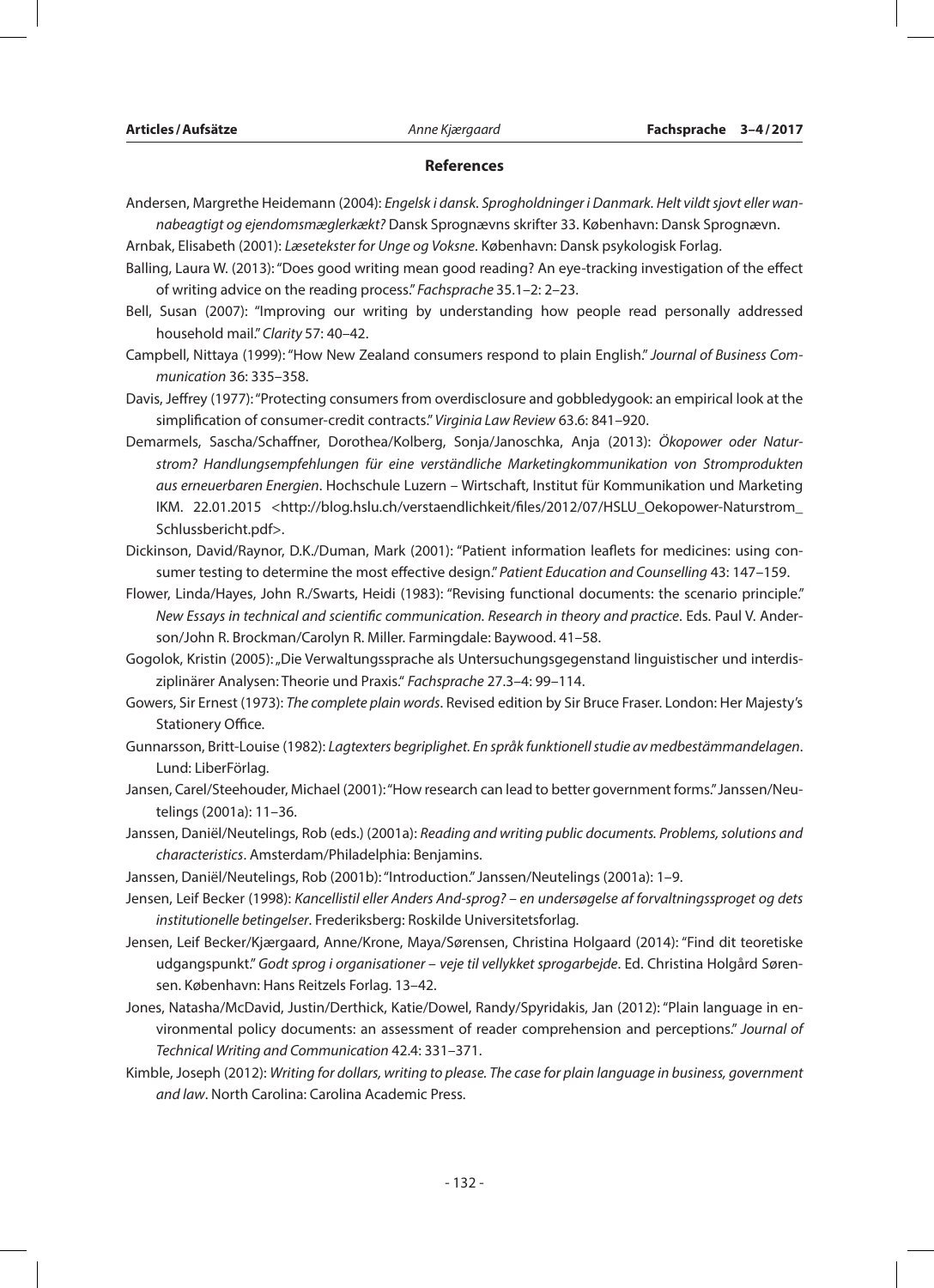- Kjærgaard, Anne (2010): *Sådan skriver vi. Eller gør vi? En undersøgelse af de tekstlige effekter af to sprogpolitiske projekter i Danmarks Domstole og Københavns Kommune og af årsagerne til projekternes gennemslagskraft*. Unpublished PhD thesis, The Department of Nordic Studies and Linguistics, University of Copenhagen.
- Kjærgaard, Anne (2015): "Påvirker omskrivninger af tekster fra det offentlige borgeres forståelse og hvordan?" *Sakprosa* 7.2: article 2.
- Krone, Maya (2013): *Jeg besluttede mig for at det ikke var værd at bruge tid på*. Unpublished MA dissertation, Roskilde University. 22.01.2015 <http://rudar.ruc.dk/bitstream/1800/10635/1/Speciale%20samlet.pdf>.

Løj, Mogens/Wille, Niels Erik (1985): "Kan vi undvære passiv? eller Kan passiv virkelig undværes? En undersøgelse af passivformernes grammatik, stilistik og pragmatik." *NyS –Nydanske Sprogstudier* 15: 5–52.

- Nord, Andreas (2011): *Att göra någon annans text tydlig. Förutsättningar och språkideal vid språkbearbetning av myndighetstext*. (TeFa 48). Uppsala: FUMS, Institutionen för nordiska språk, Uppsala universitet.
- Pedersen, Karsten (2004): "When authorities communicate Democracy and Local and Regional Authorities." *Text, Bild, Samhälle*. Eds. Kristina Nikula/Kaisa Alanen/Harry Lönnroth. Tammerfors: Tammerfors universitet, Nordiska Språk, Institutionen för språk- och översättningsvetenskap. 213–226.

Pedersen, Karsten (2014): "Plain language and organizational challenges." *SAGE Open* April–June 2014: 1–8.

Redish, Janice C./Rosen, Susan (1991): "Can Guidelines Help Writers?" Steinberg (1991): 83–92.

Schriver, Karen (1997): *Dynamics in document design. Creating text for readers*. New York: J. Wiley.

Schriver, Karen (2012): "What we know about expertise in professional communication." *Past, present, and future contributions of cognitive writing research to cognitive psychology*. Ed. Virginia Wise Berninger. New York: Psychology Press. 275–312.

Solomon, Nicky (1996): "Plain English: from a perspective of language in society." *Literacy in Society*. Eds. Ruqaia Hasan/Geoff Williams: London: Longman. 279–307.

Sörlin, Marie (2012): "När texten lämnat myndigheten – mottagerupplevelser av et Skatteverksutskick." *Myndigheterna har ordet. Om kommunikation i skrift*. Eds. Catharina Nyström Höög/Hedda Söderlundh/Marie Sörlin. Stockholm: Nordstedt & Språkrådet. 123–154.

Steinberg, Erwin R. (1991): *Plain language. Principles and practice*. Detroit, MI: Wayne State University Press.

Strunk, William (2000): *The elements of style*. With revisions, and introduction, and a chapter on writing by Elwin Brooks White. Fourth edition. New York: Longman.

- Swaney, Joyce H./Janik, Carol J./Bond, Sandra J./Hayes, John R. (1991): "Editing for Comprehension: Improving the Process through Reading Protocols." Steinberg (1991): 173–203.
- Walmsley, Sean A./Scott, Kathleen M./Lehrer, Richard (1981): "Effects of document simplification on the reading comprehension of the elderly." *Journal of Reading Behavior* 13.3: 237–248.
- Wille, Niels Erik (2001): "Det gode sprog. Nogle tanker om det forskningsmæssige grundlag for rådgivning om sproget i faglig formidling." *Den analytiske gejst. Festskrift til Uwe Geist på 60-årsdagen 23. september 2001*. Eds. Lars Heltoft/Carol Henriksen. Frederiksberg: Roskilde Universitetsforlag. 259–271.

## **Appendices**

#### **Version 1:**

## **Varsel om lønindeholdelse til dækning af parkeringsafgift m.fl.**

Du har ikke reageret på vores tidligere henvendelse, og vi skal derfor meddele dig, at vi agter at foretage lønindeholdelse hos dig.

Restgælden på din parkeringsafgift udgør 1.010,00 kr. pr. dagsdato.

Restgælden på din restskat udgør på 5.665,00 kr. pr. dagsdato.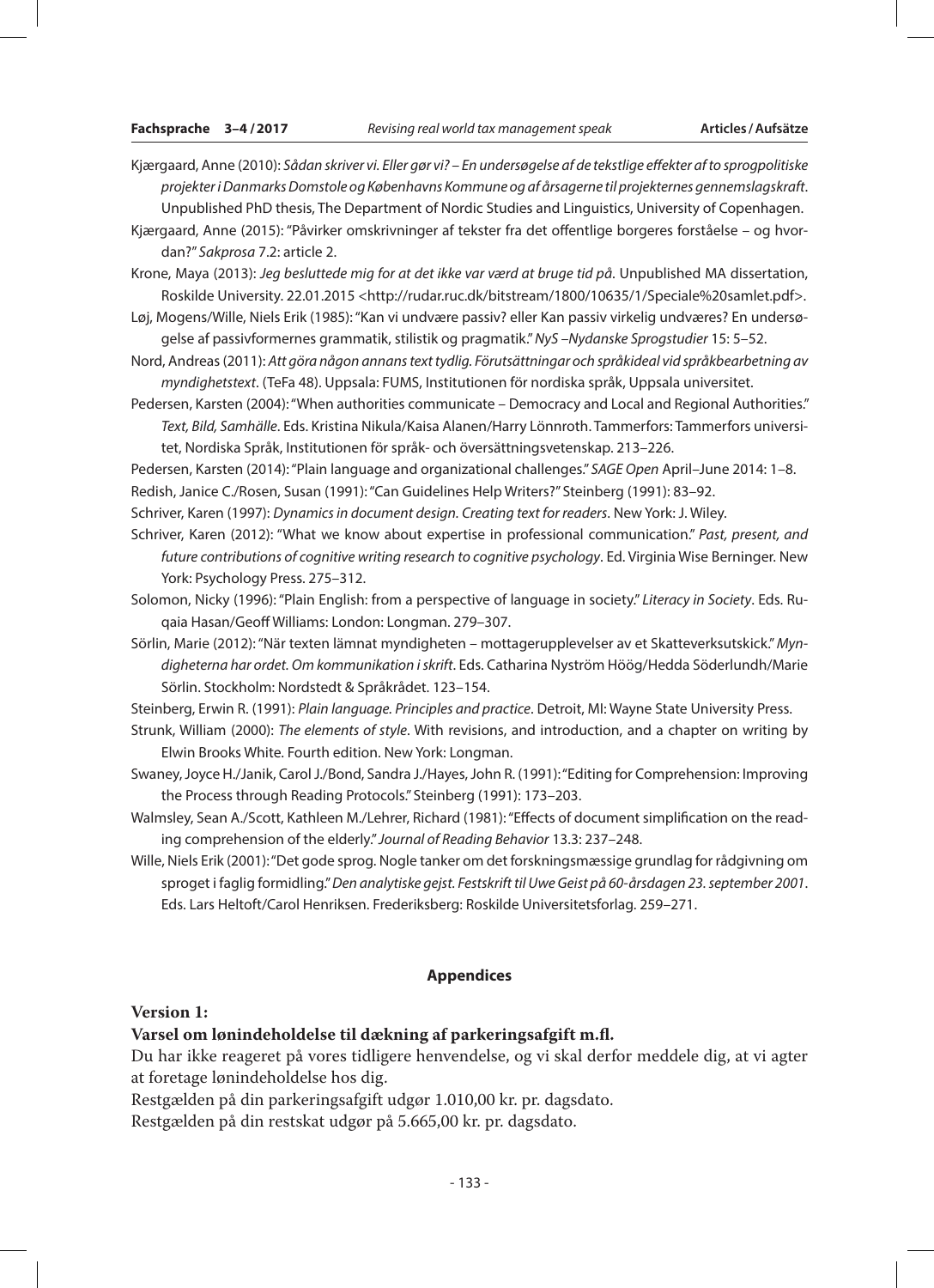#### **Lønindeholdelsesprocent**

Vi kan foretage lønindeholdelse hos dig med 10 % efter reglerne i kapitel 5 i bekendtgørelse nr. 1365 af 19.12.2008 om inddrivelse af gæld til det offentlige (inddrivelsesbekendtgørelsen) jf. § 10 i lov nr. 1333 af 19.12.2008 om inddrivelse af gæld til det offentlige (inddrivelsesloven).

Lønindeholdelsesprocenten vil blive lagt oven i din trækprocent på dit skattekort, og lønindeholdte beløb bliver indbetalt til SKAT samtidig med indbetalingen af din A-skat.

#### **Fastsættelse af lønindeholdelsesprocenten**

Din betalingsevne er fastsat på baggrund af din årsindkomst, som er opgjort til 180.080,00 kr. Det er oplysninger fra indkomstregisteret for februar 2012 på 15.073,00 kr, som er omregnet til en årsindkomst.

Du kan med denne indkomst betale 12 % af den årlige nettoindkomst. Da lønindeholdelsen foretages over dit eSkattekort med en procentdel af din A-indkomst før skat, har vi foretaget en omregning af procenten til en lønindeholdelsesprocent på 10 %. Herved sikres, at der kun lønindeholdes det beløb, som du efter dine nettoindkomstforhold skal betale.

Beregningen af din lønindeholdelsesprocent er sket i henhold til § 5, stk. 1 i inddrivelsesbekendtgørelsen (bekendtgørelse nr. 1365 af 19. december 2008 om inddrivelse af gæld til det offentlige).

Hvis dine indkomstforhold ændrer sig, før eller efter iværksættelsen af lønindeholdelsen, kan vi ændre lønindeholdelsesprocenten. En forhøjelse vil først ske efter et nyt varsel.

#### **Budgetskema**

Hvis du mener, at lønindeholdelsen ikke giver dig og din eventuelle husstand et rimeligt rådighedsbeløb, skal du inden 15 dage udfylde og returnere det vedlagte budgetskema. Sammen med budgettet skal du vedlægge dokumentation for dine udgifter og kopi af de seneste tre lønsedler for hele din husstand.

SKAT vil på baggrund af de indsendte oplysninger vurdere, om lønindeholdelse kan gennemføres og med hvilken lønindeholdelsesprocent.

Hvis vurderingen af dit budget viser, at der kan foretages lønindeholdelse hos dig med en højere procent end angivet i dette varsel, kan SKAT foretage lønindeholdelse hos dig med den højere procent. Du vil så modtage et nyt varsel fra SKAT inden vi træffer afgørelse om lønindeholdelse.

### **Varslingsfrist**

Hvis du ikke inden de 15 dage indsender budgetskemaet, vil SKAT iværksætte lønindeholdelse hos dig i overensstemmelse med dette varsel. Du vil modtage en skriftlig afgørelse fra os med en klagevejledning i forbindelse med, at vi iværksætter lønindeholdelsen.

#### **Tilbagekaldelse af lønindeholdelsen**

Lønindeholdelsen vil blive tilbagekaldt, når restancen er indfriet. Vi skal gøre opmærksom på, at der kan blive lønindeholdt mere end restgældens størrelse i den måned, hvor din restance er færdigbetalt.

SKAT kan anvende et overskydende beløb til dækning af andre restancer, for hvilke der kunne være truffet afgørelse om lønindeholdelse, jf. inddrivelseslovens § 10, stk. 7. Resterende beløb som ikke modregnes vil blive udbetalt til dig.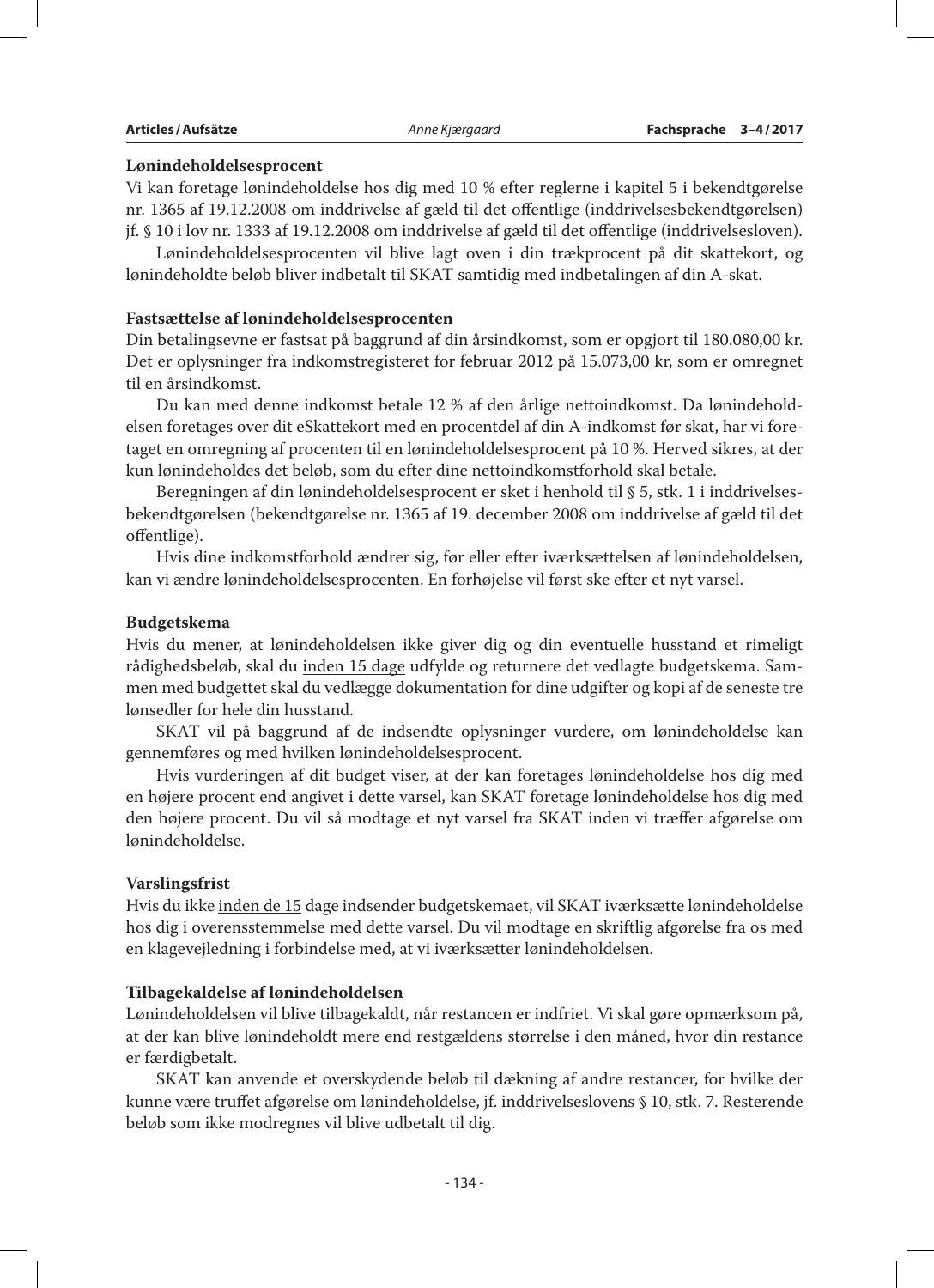Selvom du begynder at modtage A-indkomst, der ikke kan foretages lønindeholdelse i, fx kontanthjælp og SU, jf. Inddrivelsesbekendtgørelsen § 12 tilbagekalder SKAT ikke lønindeholdelsen. Lønindeholdelsen vil i denne situation blive inaktiv og vil først blive aktiv igen på det tidspunkt, hvor du modtager A-indkomst, der kan foretages lønindeholdelse i. Har din betalingsevne ændret sig på dette tidspunkt, skal du rette henvendelse til SKAT med henblik på at få foretaget en vurdering af din betalingsevne.

#### **Telefon eller selvbetjening**

Har du spørgsmål, kan du ringe til os på telefon 70 15 73 04 alle hverdage kl. 10 - 15. Du kan hele døgnet betjene dig selv på *Selvbetjening restancer* ved at vælge *TastSelv Borger* på www. skat.dk/selvbetjening.

#### **Hvor kan jeg finde reglerne**

Du kan finde reglerne om lønindeholdelse på www.retsinfo.dk og i inddrivelsesvejledningen på www.skat.dk (Rådgiver → Juridiske vejledninger → Inddrivelsesvejledning). Med venlig hilsen SKAT Inddrivelsescentret

#### **Version 2:**

#### **SKAT vil trække i din løn som betaling på din gæld**

Vi har tidligere skrevet til dig, at du har en gæld. Da du ikke har betalt beløbet, forbereder vi dig på, at vi vil trække en del af din løn som betaling på gælden. Hvis du mener, at du ikke har et rimeligt beløb til rådighed, når vi trækker i din løn, kan du inden 15 dage udfylde og sende os det budgetskema, vi har vedlagt.

Du skylder følgende beløb:

| Gæld             | <b>Beskrivelse</b> | Periode           | Modtaget i SKAT | <b>Beløb</b> |
|------------------|--------------------|-------------------|-----------------|--------------|
| Restskat         |                    | Forfald 1.10.2012 | 05.11.2012      | 5.525,00     |
| Rykkergebyr      |                    | 17.11.2012        | 17.11.2012      | 140,00       |
| Parkeringsafgift | Parkering 345677   | 07.08.2012        | 15.11.2012      | 910,00       |
|                  | Oprettelsesgebyr   |                   |                 | 100,00       |
| I alt            |                    |                   |                 | 6.675,00     |

#### **Vi vil trække en procentdel af din løn**

Vi vil trække 10 % af din løn som betaling på gælden. Procenten bliver lagt oven i trækprocenten på dit skattekort, og beløbet bliver betalt til SKAT sammen med din A-skat. Du skal altså ikke selv gøre noget for at betale beløbet.

Du kan finde reglerne i inddrivelsesbekendtgørelsens kapitel 5 og i inddrivelseslovens § 10.

### **Du kan sende et budgetskema inden 15 dage**

Hvis du mener, at du ikke har et rimeligt beløb til rådighed fremover, skal du udfylde det budgetskema, vi har vedlagt, og sende det til os inden 15 dage. Sammen med budgetskemaet skal du sende dokumentation for dine indtægter og udgifter. Dokumentation for dine indtægter kan være kopi af lønsedler for de seneste tre måneder for dig selv og dem, du eventuelt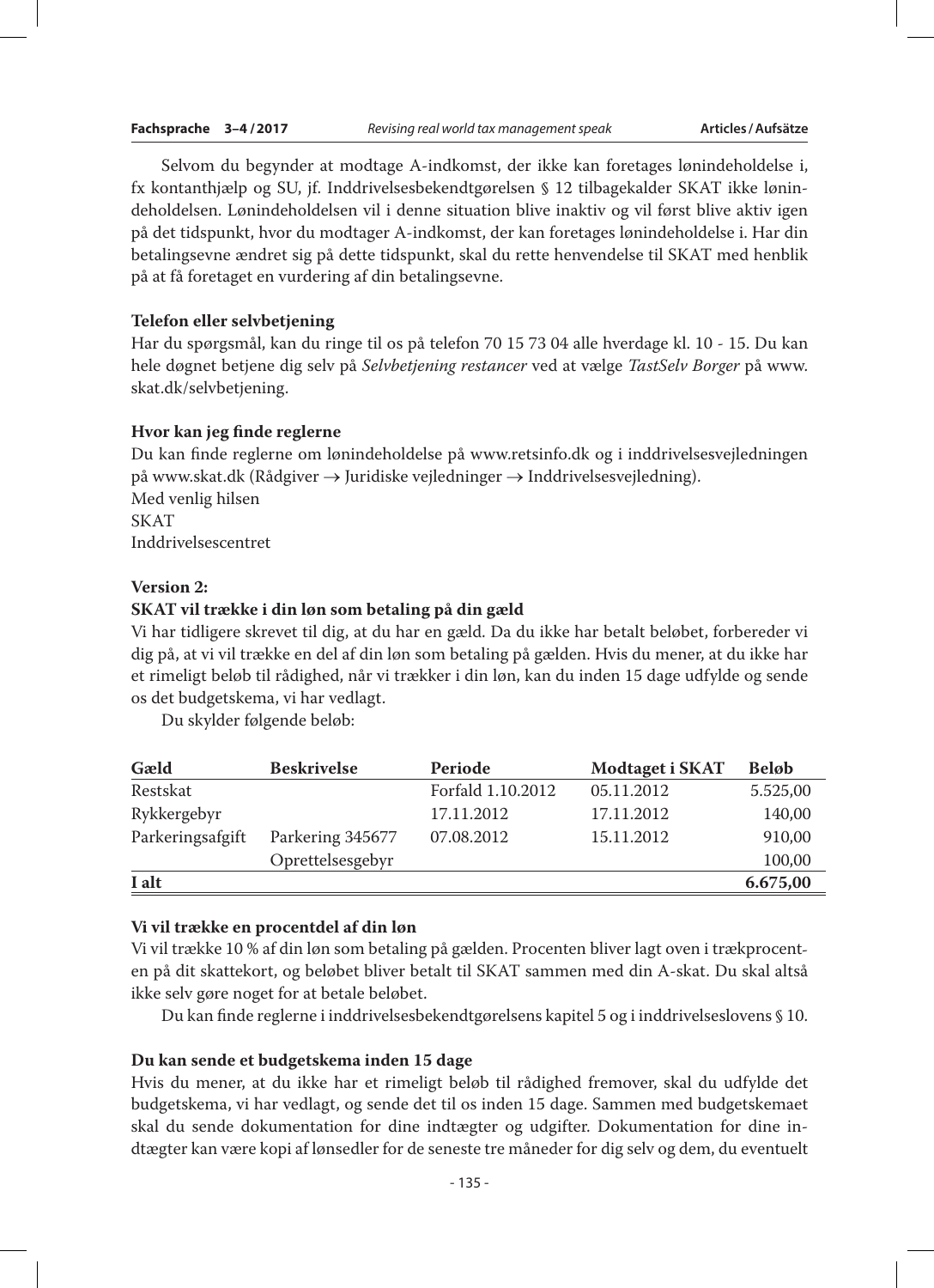lever sammen med. Dokumentation for dine udgifter kan være de regninger, du senest har betalt.

Når du har sendt materialet, vurderer vi igen, om vi vil trække i din løn. Vi sender dig herefter et nyt brev med vores afgørelse. Hvis du ikke sender os budgetskemaet inden 15 dage, trækker vi den procent af din løn, som vi har varslet i dette brev.

# **Sådan fastsætter vi, hvor stor en procentdel af din løn vi trækker**

Vi har vurderet, hvad du kan betale på baggrund af din årsindkomst, som vi har opgjort til 180.880,00 kr. efter skat. Årsindkomsten har vi beregnet ud fra din årsopgørelse for 2011.

Du skal med denne indkomst betale 12 % af din årlige indkomst *efter* skat, og det svarer til, at vi trækker 10 % af din A-indkomst *før* skat. Din A-indkomst før skat har vi opgjort til 25.826,00 kr.

Du kan finde reglerne i inddrivelsesbekendtgørelsens § 8.

# **Hvis din indkomst ændrer sig**

Hvis din indkomst ændrer sig på et senere tidspunkt, kan vi ændre den procent, vi trækker i din løn. Hvis vi vil forhøje procenten, sender vi dig et brev.

# **Hvis du har spørgsmål**

Har du spørgsmål, er du velkommen til at kontakte SKAT Inddrivelsescentret på telefon 70 15 73 04. Du kan hele døgnet orientere dig om din gæld på www.skat.dk → *TastSelv Borger* → *Selvbetjening restancer*.

# **Love og regler**

Du kan finde love og regler i inddrivelsesloven og inddrivelsesbekendtgørelsen på www.retsinfo.dk og i inddrivelsesvejledningen på www.skat.dk → *Rådgiver* → *Juridiske vejledninger* → *Inddrivelsesvejledning*. Med venlig hilsen

SKAT Inddrivelsescentret

# **Version 3:**

# **SKAT vil trække i din indkomst som betaling på din gæld**

Vi har tidligere skrevet til dig, at du har en gæld. Da du ikke har betalt beløbet, forbereder vi dig på, at vi vil trække en del af din indkomst som betaling på gælden. Det drejer sig om din gæld på 6.675,00 kr. Se den opgørelse, vi har vedlagt. På opgørelsen kan du se, hvilken gæld, der løber renter på

Hvis du betaler hele gælden på 6.675,00 kr. inden 15 dage fra datoen på dette brev, undgår du, at vi trækker i din indkomst.

# **Den procent, vi vil trække i din indkomst**

Vi kan trække 10 % i din indkomst. Procenten bliver lagt oven i trækprocenten på dit skattekort, og beløbet bliver betalt til SKAT sammen med din A-skat.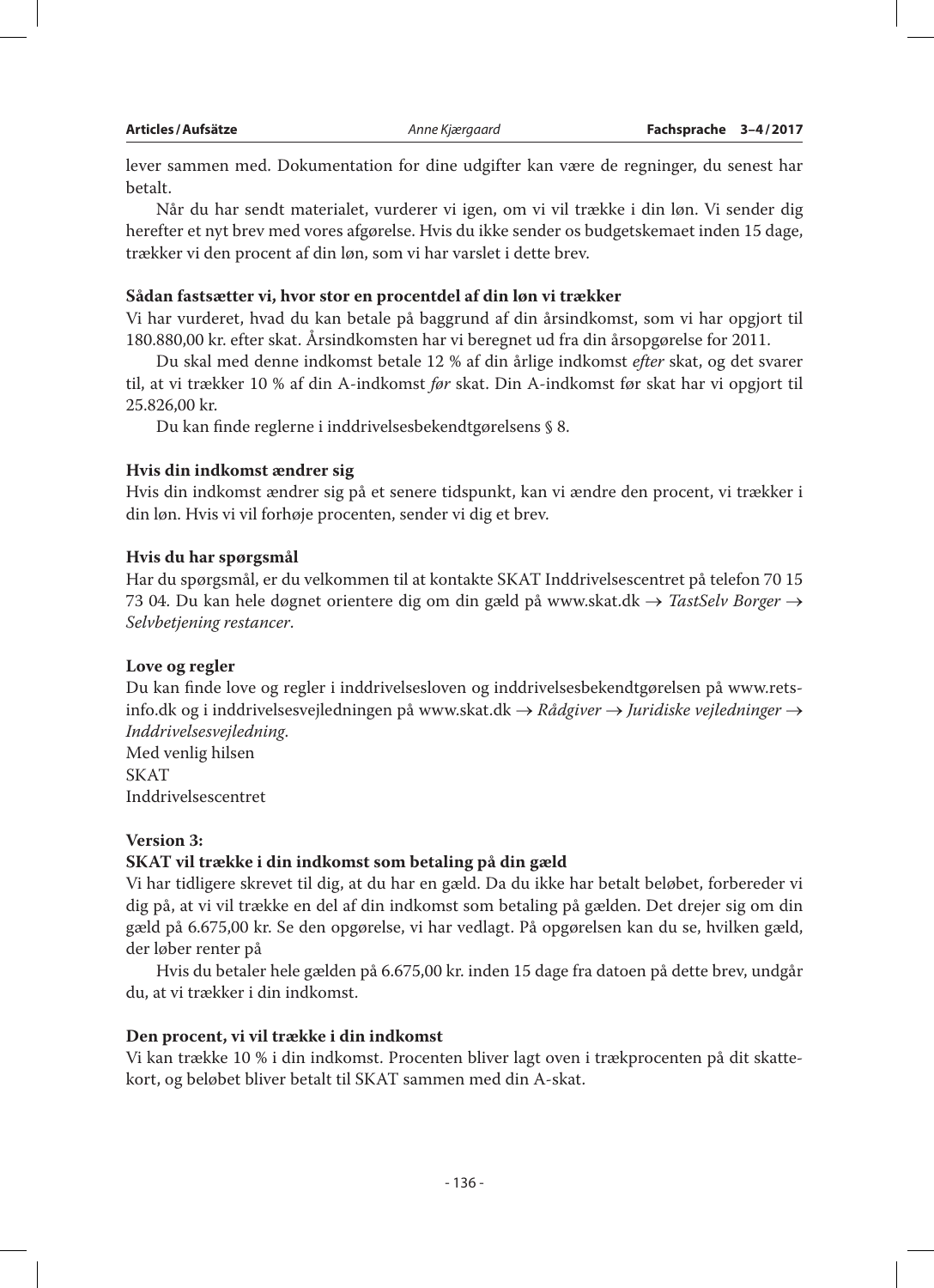#### **Sådan fastsætter vi, hvor stor en procentdel af din indkomst vi vil trække**

Vi har beregnet, hvor meget du skal betale ud fra din årsindkomst, som er opgjort til 180.880,00 kr. Det er oplysninger om din indkomst for februar 2012 på 15.073,00 kr. fra indkomstregistret, som er omregnet til denne årsindkomst.

Du kan med denne indkomst betale 12 % af din årlige indkomst *efter* skat. Det svarer til 1.800,00 kr. om måneden og 10 % af din A-indkomst *før* skat. Reglerne om beregningen står i § 5, stk. 1 i inddrivelsesbekendtgørelsen.

Det beløb, som vil blive trukket, afhænger dog af din månedlige indkomst og dit fradrag, og derfor kan beløbet være større eller mindre.

Du kan finde reglerne om, at vi kan trække i din indkomst (lønindeholdelse) i kapitel 5 i bekendtgørelse om inddrivelse af gæld til det offentlige (inddrivelsesbekendtgørelsen) og i § 10 i lov om inddrivelse af gæld til det offentlige (inddrivelsesloven).

#### **Du kan sende et budgetskema**

Hvis du ønsker en konkret vurdering af din mulighed for at betale, skal du inden 15 dage udfylde og sende os det budgetskema, vi har vedlagt. Sammen med budgetskemaet skal du sende dokumentation for din husstands udgifter. Dokumentation for udgifterne kan være de regninger, du og din eventuelle ægtefælle eller samlever senest har betalt. Du kan sende skemaet med dokumentation elektronisk via TastSelv på skat.dk.

Når du har sendt materialet, indgår dine oplysninger i vores vurdering af, om vi kan trække i din indkomst og med hvilken procent. Hvis vurderingen af dit budget viser, at du kan betale mere end beløbet, vi har oplyst i dette brev, kan vi trække en højere procent i din indkomst. Det vil vi sende dig et varsel om, før vi sender dig en afgørelse.

Hvis vurderingen af dit budget viser, at du kan betale mindre end beløbet, vi har oplyst i dette brev, trækker vi i din indkomst med en lavere procent. Det vil vi sende dig en afgørelse om.

### **Hvis du ikke sender budgetskemaet**

Sender du os ikke budgetskemaet inden 15 dage, vil vi trække den procent af din indkomst, som vi har forberedt dig på i dette brev. Det sender vi dig en afgørelse om.

### **Gebyr**

Hvis vi træffer afgørelse om at trække i din indkomst, bliver der lagt gebyr på 200,00 kr. oven i din gæld.

#### **Hvis din indkomst ændrer sig**

Hvis din indkomst ændrer sig, før eller efter vi har truffet afgørelse om at trække i din indkomst, kan vi ændre den procent vi vil trække hos dig. Hvis vi kan trække en højere procent i din indkomst, sender vi dig først et varsel.

### **Vi kan modregne og foretage udlæg for din gæld**

Hvis du får penge til gode hos det offentlige, fx hvis du skal have skat tilbage, får du dem ikke udbetalt. I stedet bliver pengene brugt til at betale af på din gæld. Vi kan også foretage udlæg i dine ejendele, fx i hus, bil eller andet. Det betyder, at vi har mulighed for at sælge dine ejendele på tvangsauktion og bruge pengene til at betale af på din gæld.